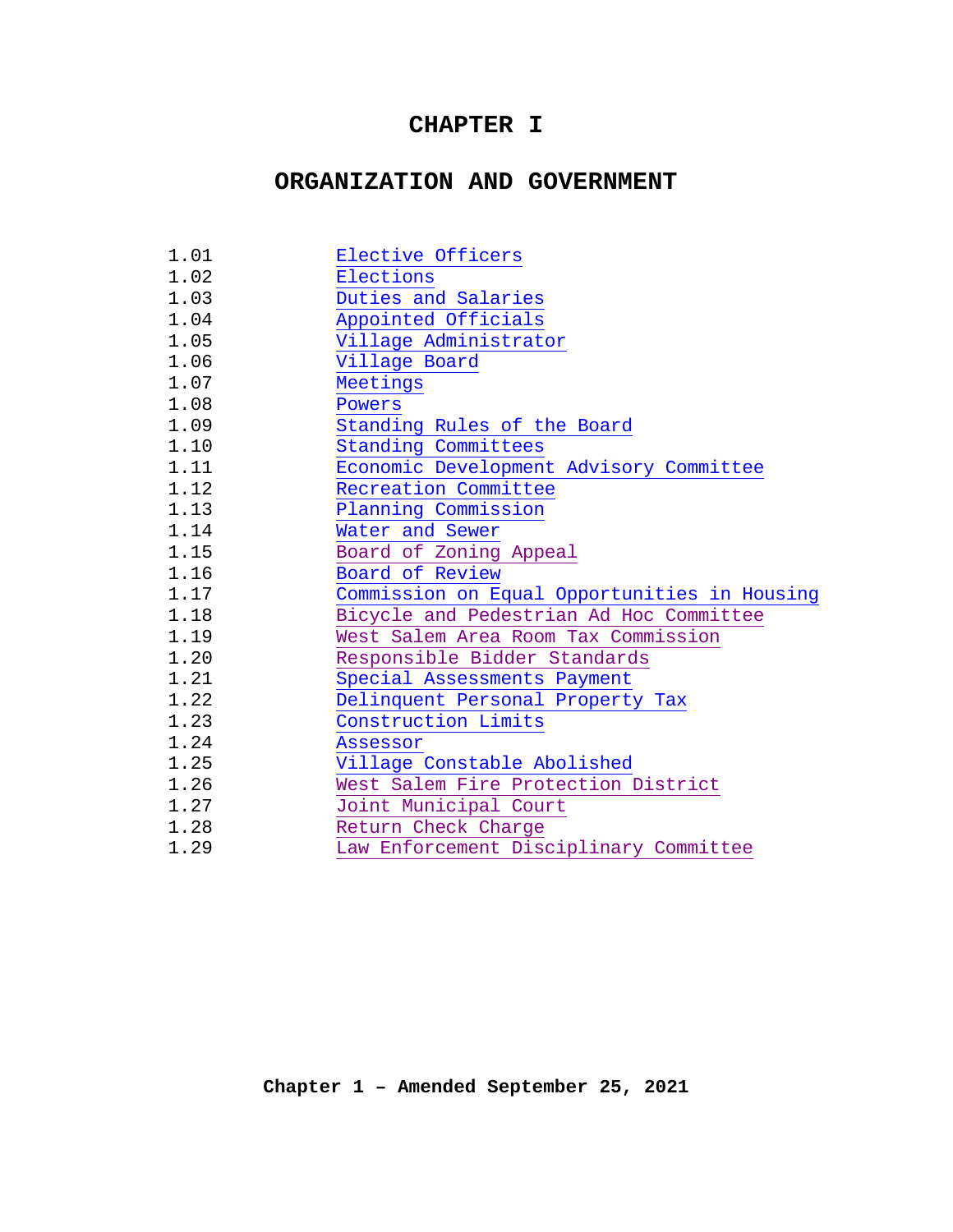# **CHAPTER I**

## **ORGANIZATION AND GOVERNMENT**

<span id="page-1-0"></span>**1.01 Elective Officers.** The elective officers shall be the Village President and six (6) trustees.

(A) The President shall be chosen at the annual spring election in odd-numbered years.

(B) The Trustees' term of office shall be two (2) years, three (3) of whom shall be elected each year.

#### <span id="page-1-1"></span>**1.02 Election.**

(A) Candidates for elective Village offices shall be nominated by nomination papers, and elected by non-partisan primary where required, under the following rules and procedures in accordance with  $\S 8.05(4)$ , Wis. Stats:

(1) Nomination of candidates for elective Village offices shall be accomplished by nomination papers and non-partisan primary for all elections conducted after January 1, 1980.

(2) Nomination papers shall be signed by not less than twenty (20) nor more than one (100) hundred electors of the Village. The papers shall be circulated not sooner than December 1 preceding the election and shall be filed with the Village Clerk not later than 5:00 p.m. the first Tuesday in January, or the next day if Tuesday is a holiday.

(3) Notice of election shall be given, pursuant to the requirements of  $$10.01(2)(a)$  and  $10.06(3)(a)$ , Wis. Stats.

(4) When the number of candidates for an office does not exceed twice the number to be elected, their names shall appear on the official ballot for the regular election without a primary.

(5) When the number of candidates for an elective office exceeds twice the number to be elected to the office, the Village will hold a non-partisan primary to determine which candidates shall appear on the official spring election ballot. Charter Ordinance.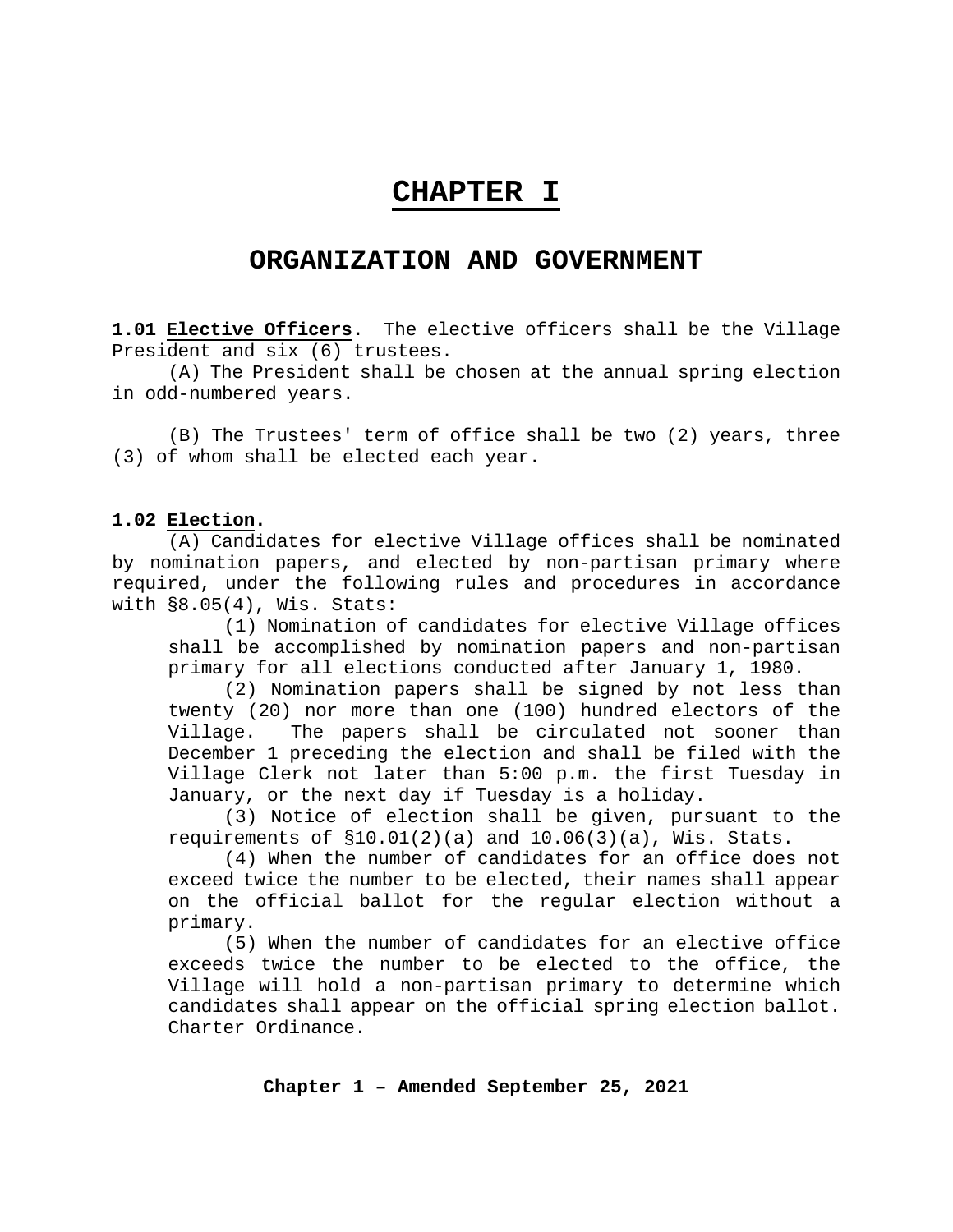1.02(B)

(B) The annual election shall be held on the first Tuesday of April.

(C) Special elections may be held when ordered by a majority of the Village Board. The Clerk shall publish the notices required under §10.06(3)(f), Wis. Stats., beginning forty (40) days prior to the date of the special election.

(D) Within five (5) days after the election the Village Clerk shall notify the person so elected thereof in writing, and within five (5) days of such notice every person so elected shall take and file the official oath.

(E) All election procedures shall comply with the applicable provisions of Wisconsin Statues.

#### <span id="page-2-0"></span>**1.03 Duties and Salary.**

(A) The duties of the Village officers shall be as enumerated in §61.24-61.32, except that no officers shall be required to file a bond unless specifically required to do so by  $\S1.05(c)(12)$  of this Code.

(B) Any Village President and any member of the Board of Trustees who is elected and takes office after the adoption of this Ordinance shall be entitled to the following compensation: The Village President shall receive the sum of \$1,500.00 per year and each member of the Board of Trustees shall receive a salary of \$600.00 per year, and each shall receive \$10.00 additional for each regularly scheduled Board meeting attended, as compensation for services rendered as such officers. Until such elections take place and the Village President and Trustees take office, the Village President and each member of the Board of Trustees shall continue to receive the salary and additional compensation as outlined in previous Ordinance No. 433. (Ord. 116, 128, 165, 353, 433 and 480)

#### <span id="page-2-1"></span>**1.04 Appointed Officials.**

**(A) Enumerated.** The following shall be the appointed officials of West Salem: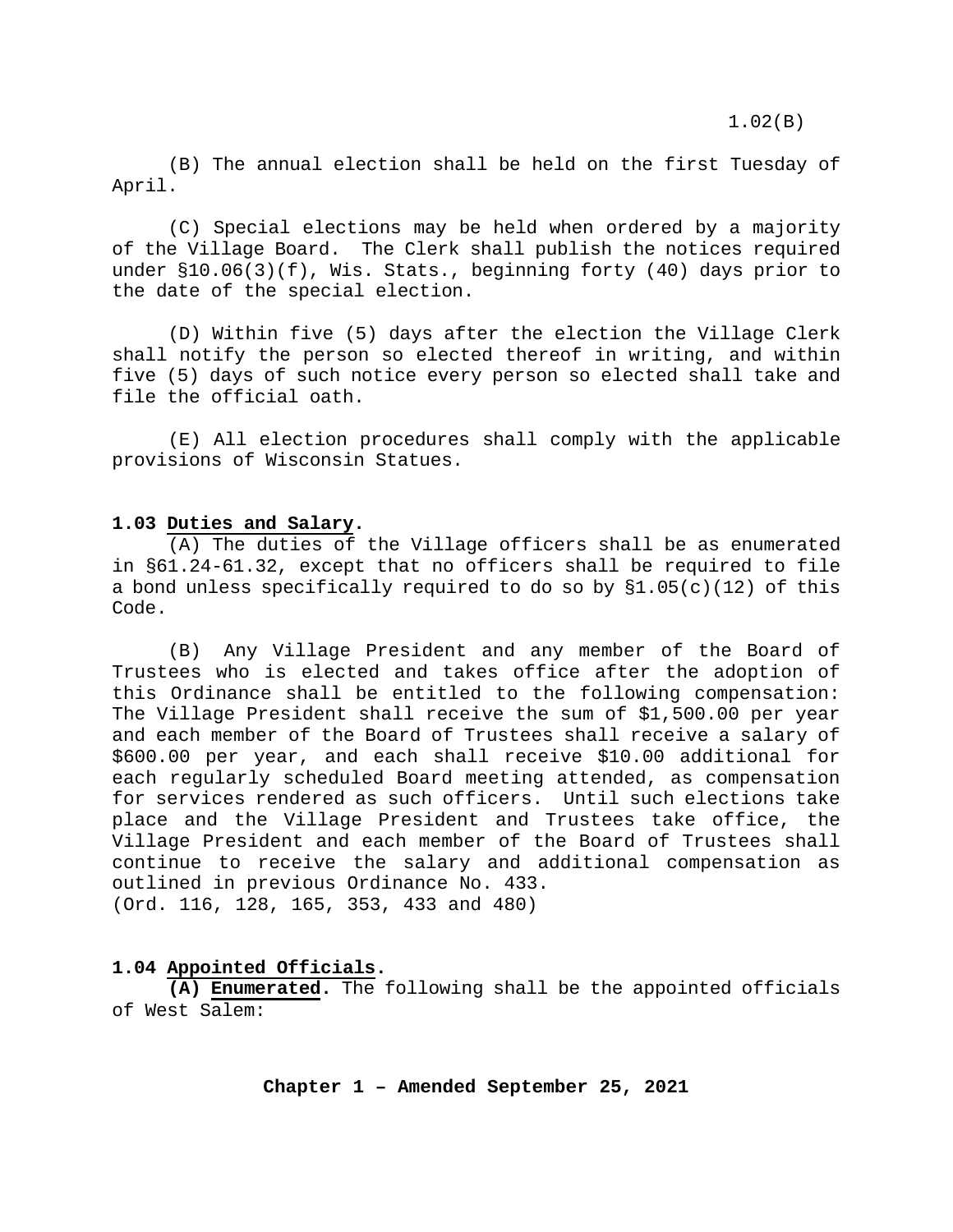1.04(A)

- (1) Village Administrator
- (2) Deputy Village Clerk
- (3) Chief of Police
- (4) Members of Boards and Commissions
- (5) Assessor

**(B) Manner of Appointment**. Unless otherwise provided, the enumerated officials shall be appointed by the Village President, subject to confirmation by the Village Board.

**(C) Term of Office.** Unless otherwise provided by statute or ordinance, appointed and employed officials shall serve indefinite terms, at pleasure of board, beginning upon Board confirmation.

#### <span id="page-3-0"></span>**1.05 Village Administrator.**

**(A) Creation and Purpose.** In order that the various officers, officials, and employees and departments executing policy and administering the affairs of the Village of West Salem, Wisconsin, operate as efficiently as possible under a system of part-time President and part-time Trustees, and to better insure competent, expeditious, efficient and harmonious administration and action in respect to any activity common to any one or more of the Village's officers, officials and departments, and in order that there may be a uniform administration of policy, there is hereby created the office of Village Administrator for the Village of West Salem, Wisconsin.

(**B) Office of Village Clerk, Village Treasurer and Village Administrator Combined.** The offices of Village Clerk, Village Treasurer and Village Administrator shall be held by the same person. The Village Administrator shall be appointed and shall hold office for an indefinite term, subject to removal by the Village Board.

**(C) Power and Duties of Village Administrator.** In addition to the regular duties of the Village Clerk and Village Treasurer, the Village Administrator shall have the following duties:

(1) To attend all official meetings of the Board and its committees unless excused by the Board or the committee, and collaborate with the board on important matters pertaining to Village administration, business and affairs; and to make recommendations from time to time for improving the quality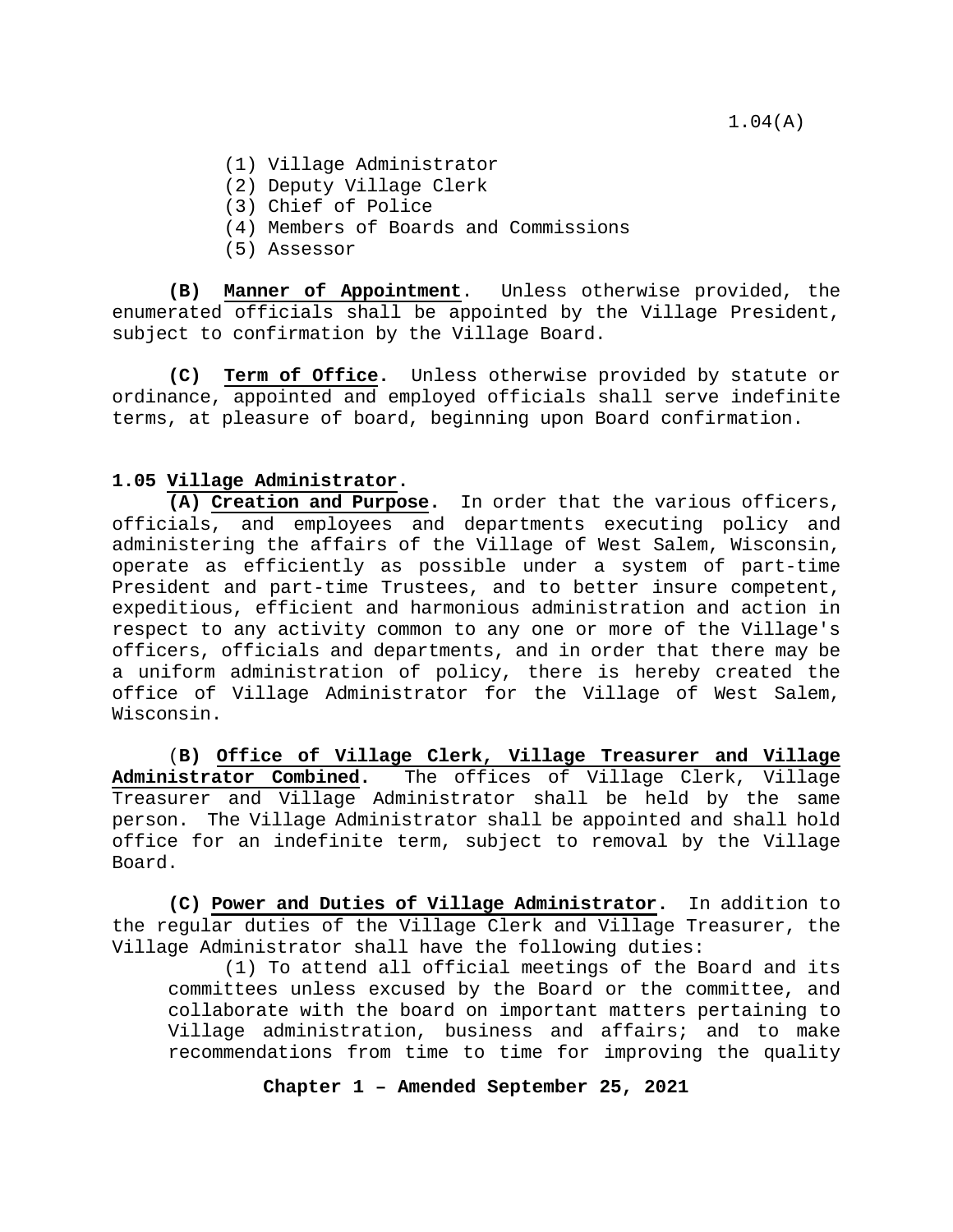and efficiency of the services performed by the Village;

(2) Unless otherwise prearranged or at the option of the Village President and Committee Chairman, prepare the agenda and order of business for all board and committee meetings. Nothing herein shall be so construed as to give the Village Administrator authority to limit or in any way prevent matters from being considered by the Board or its committees;

(3) To establish such methods of handling details of administration as will, in his or her opinion, best promote efficiency in municipal government;

(4) To administer the operation and maintenance of all Village-owned property, lands, buildings, improvements and equipment, and all public ways, ditches and drains and storm sewers.

(5) To administer the construction and maintenance of all public ways, public works, and improvements undertaken either directly or indirectly by the Village;

(6) To prepare annually and submit to the Board a financial budget of anticipated income and expenditures for the ensuing fiscal year, and supervise and control the expenditures of money and the administration of such budget as adopted.

(7) Act as purchasing agent directing the purchase of materials, supplies, equipment, and services of every kind and character for any and all departments and subdivisions of the Village.

(8) Act as personnel officer for the Village, recommend salary and wage scales and working conditions for those officers, officials or employees not covered by collective bargaining agreements and maintain a current personnel file for all the departments except for the Police Department.

(9) Inquire into and settle pursuant to existing Village policy or otherwise report to the Village Board, any dispute concerning the activities of any Department or office in connection with interdepartmental relations or with persons having business with the Village.

 (10) Such other administrative duties and powers not inconsistent with ordinances may be prescribed by the Board from time to time.

 (11) To see that all Village ordinances are efficiently enforced.

 (12) May appoint a Deputy Clerk and/or Deputy Treasurer upon approval of the Board, who shall act under the<br>Administrator's direction and for whom he or she is Administrator's direction and for whom he or she is responsible. Such person shall take and file the oath of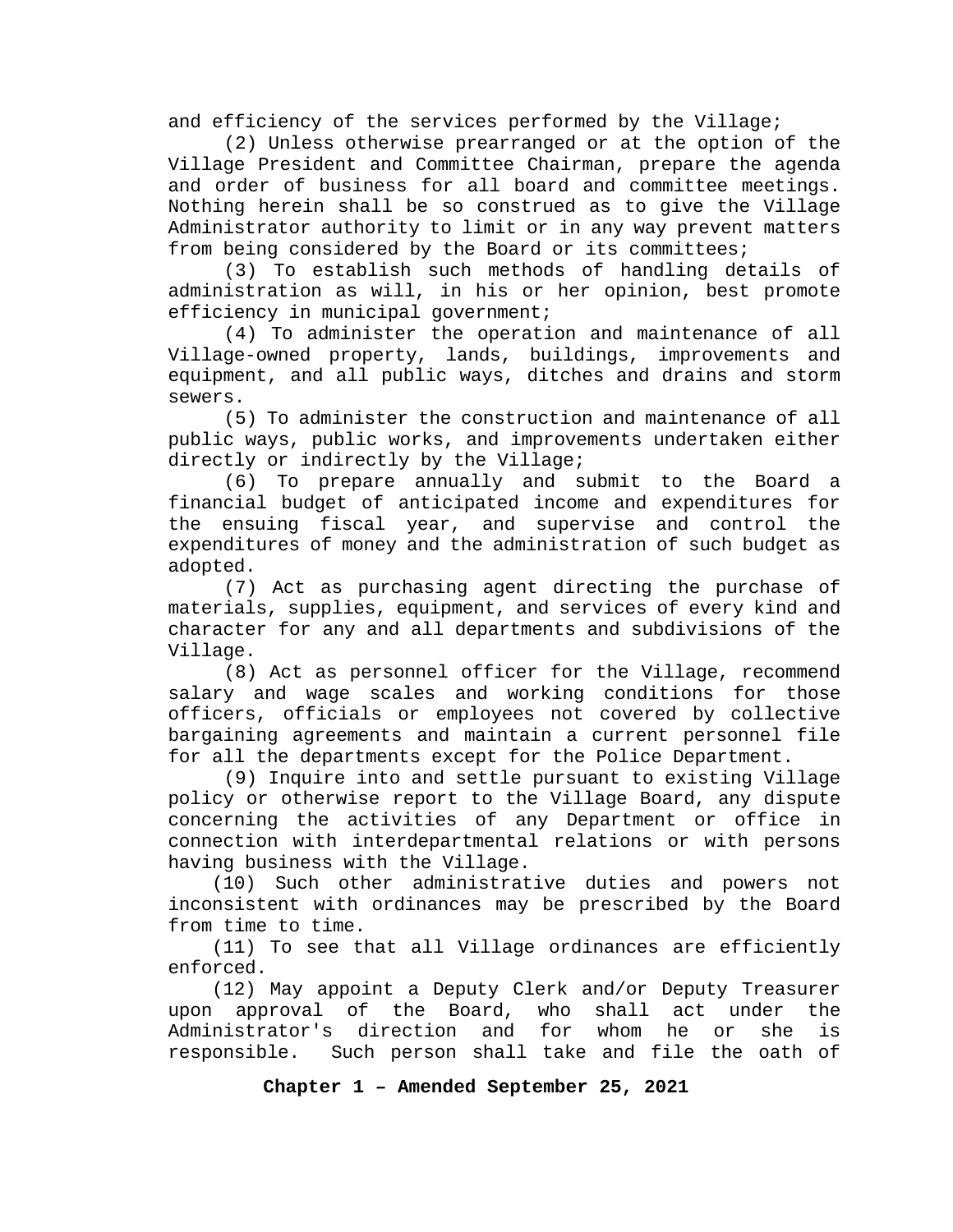office and bond and shall perform the Clerk and/or Treasurer duties in the event the Clerk is absent, disabled or ill.

**(D) Duplicate Treasurer's Bond Eliminated.** The Village Board elects not to give the duplicate bond on the Village Administrator acting as Village Treasurer as provided by Sec. 70.67(1), Wis. Stats. Pursuant to Sec. 70.67(2), Wis. Stats., the Village shall be obligated to pay, in case the Village Administrator shall fail to do so, all state and county taxes required by law to be paid by such Village Administrator to the La Crosse County Treasurer. **(created by Ord. 477 on 1/3/2017)**

<span id="page-5-0"></span>**1.06 Village Board.** The Trustees and the President shall constitute a board designated the Village Board of West Salem, hereinafter referred to as the "Board". Four (4) trustees shall constitute a quorum, but a less number may adjourn from time to time. The President shall preside at all meetings when present. In the Village President's absence, the Board may select another Trustee to preside.

<span id="page-5-1"></span>**1.07 Meetings.** The regular meeting dates of the Board shall be the first and third Tuesdays of every month. Special meetings may be called by any two Trustees by filing a written request therefor with the Village Clerk, who shall notify the President and all Trustees of such special meeting and its purpose in writing. All meetings shall be open to the public. The Board shall keep a record of all its proceedings and publish the same in a newspaper published or having general circulation in the Village.

#### <span id="page-5-2"></span>**1.08 Powers.**

**(A) Order.** The Board shall have power to preserve order at its meetings, compel attendance of Trustees and punish nonattendance and it shall be the judge of the election and qualification of its members.

**(B) Powers.** The Board shall retain all the powers of the Village not specifically delegated to some other officer. Except as otherwise provided by law, the Board shall have the management and control of the Village property, finances, highways, streets, and the public service and shall have power to act for the government and good order of the Village, for its commercial benefit and for the health, safety, welfare and convenience of the public. The Board may implement its powers by license, regulation, borrowing, taxation, special assessment, appropriation, fine, imprisonment and other necessary or convenient means. The powers hereby confirmed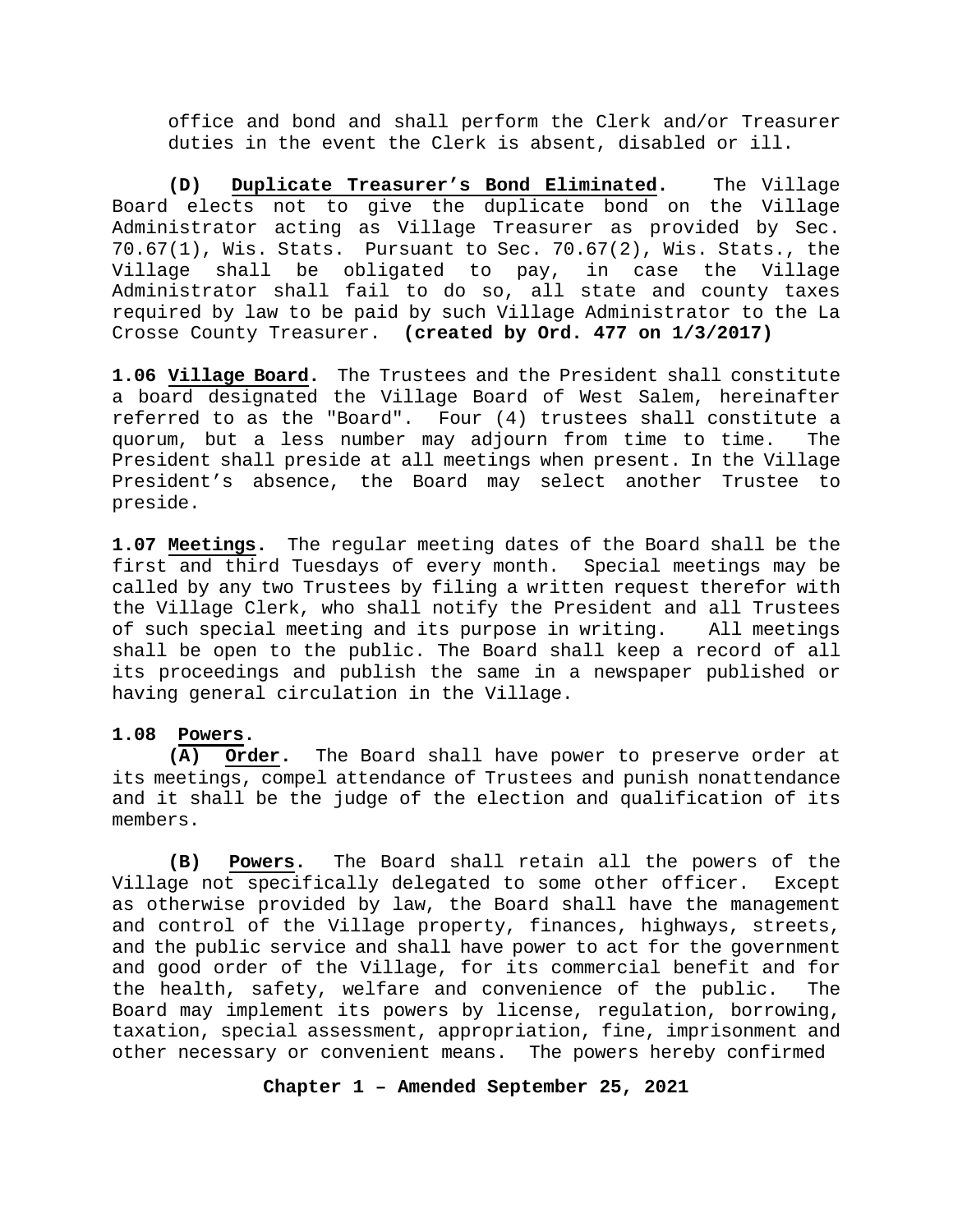shall be in addition to all other grants and shall be limited only by express language.

**(C) Substitute Officers.** If any officer is absent or temporarily incapacitated from any cause, the Board may appoint some person to discharge the officer's duties until the officer returns or until the disability is removed.

#### <span id="page-6-0"></span>**1.09 Standing Rules of the Board.**

(A) The Board shall adhere to the following procedural rules and order of business, unless they shall be temporarily suspended by unanimous consent or agreed upon past practice.

(B) At the appointed hour, the Clerk shall call the roll of Trustees in alphabetical order, marking all absentees, and shall<br>announce if a quorum is present. If a quorum is present, the announce if a quorum is present. President, or, in the Village President's absence, a chairperson chosen by the Board, shall call the Board to order and the Board shall proceed to business. If a quorum is not present, the Board shall adjourn.

(C) All ordinances shall, after introduction, lay over to the next Board meeting before being acted upon.

(D) All petitions, remonstrances, or accounts shall be read at length when presented by the members presenting same, by the presiding officer or by the Clerk, unless otherwise voted.

(E) All resolutions and amendments to any document shall be put in writing before being acted upon.

(F) Before speaking, every member shall rise and address the chair, and once recognized, shall not be interrupted except by a call to order.

(G) When a member is called to order, the member shall take his or her seat, and not proceed, except in explanation, without leave of the Board.

(H) No member shall speak upon any question more than twice without permission of the Board.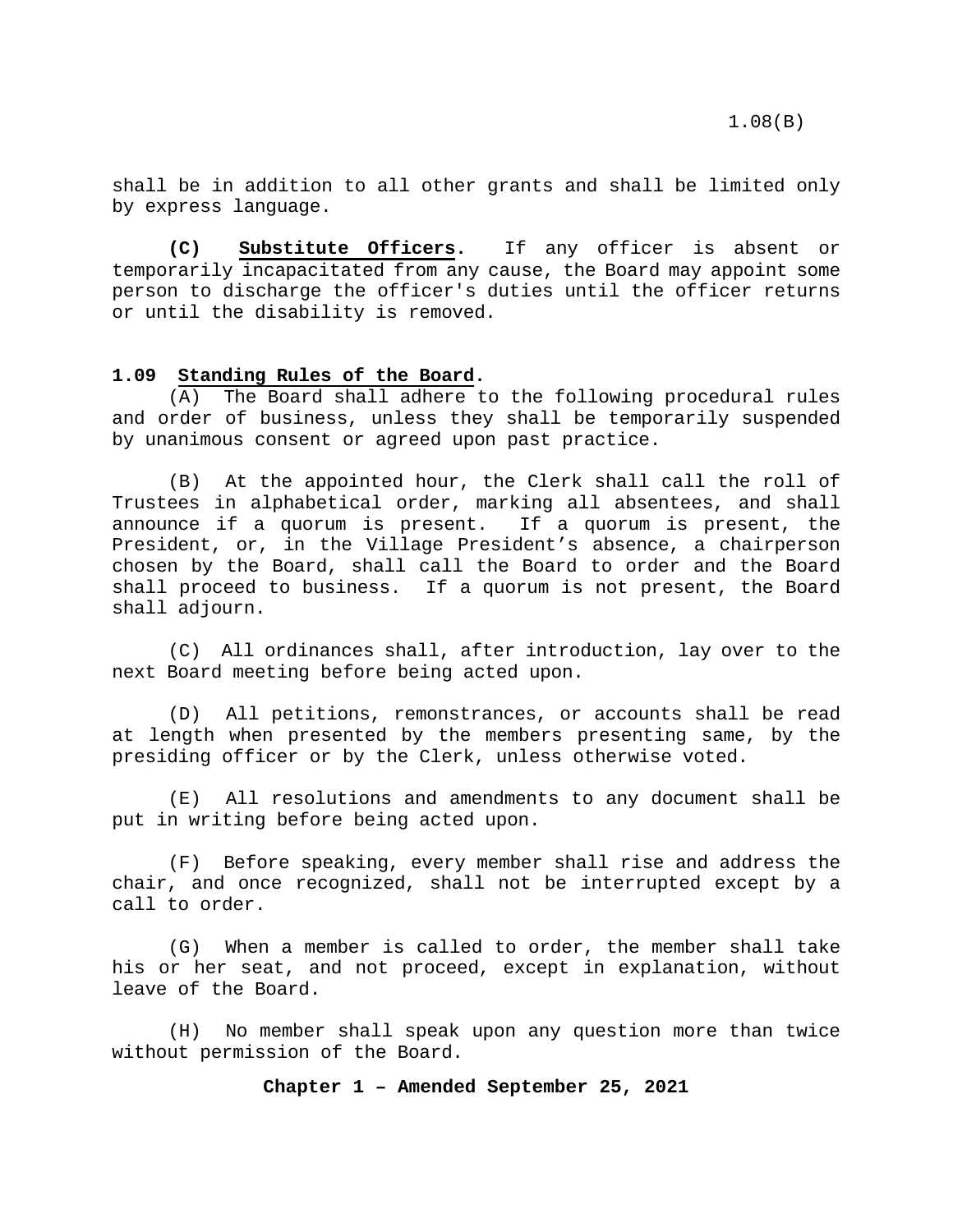(I) The Clerk shall call the ayes and nays for each vote.

(J) Any member voting in the majority may move for reconsideration at the same or next meeting, and if a majority is in favor, the issue shall be reconsidered.

(K) The Village Administrator shall establish the order of the meeting agenda.

(L) Board deliberations shall generally comply with the manual of parliamentary procedure commonly known as "Roberts Rules of Order". The Board shall make such further suitable regulations for the conduct of its business as it shall deem necessary.

#### **(M) Code of Ethics.**

(1) Definitions.

(a) Public Officer. Those persons serving in statutory elected or appointed offices provided for in Chapter 62 of the Wisconsin Statutes, and all members appointed to Boards, Committees, and Commissions established or appointed by the Village President, Chairperson, and/or Village Board, whether paid or unpaid.

(b) Public Employee. Any person excluded from the definition of public officer who is employed by the Village.

(c) Confidential Information is, at the time of a proposed disclosure, information where the Village's interests in its confidentiality or in the Village's effective functioning outweigh an interest in free speech to disclose same. Confidential information includes, but is not limited to, information where the disclosure is prohibited by common law, or state or federal law or statute unless the release of same is ordered pursuant to a lawful order of a court or the informed consent of the subject, as applicable; and, information that is subject to the exemptions of a governmental body to meet in open session under Wisconsin Statute Section 19.85 unless release is authorized by the legal custodian or other proper legal authorization is given. For purposes of this<br>Section, information shall include knowledge Section, information shall include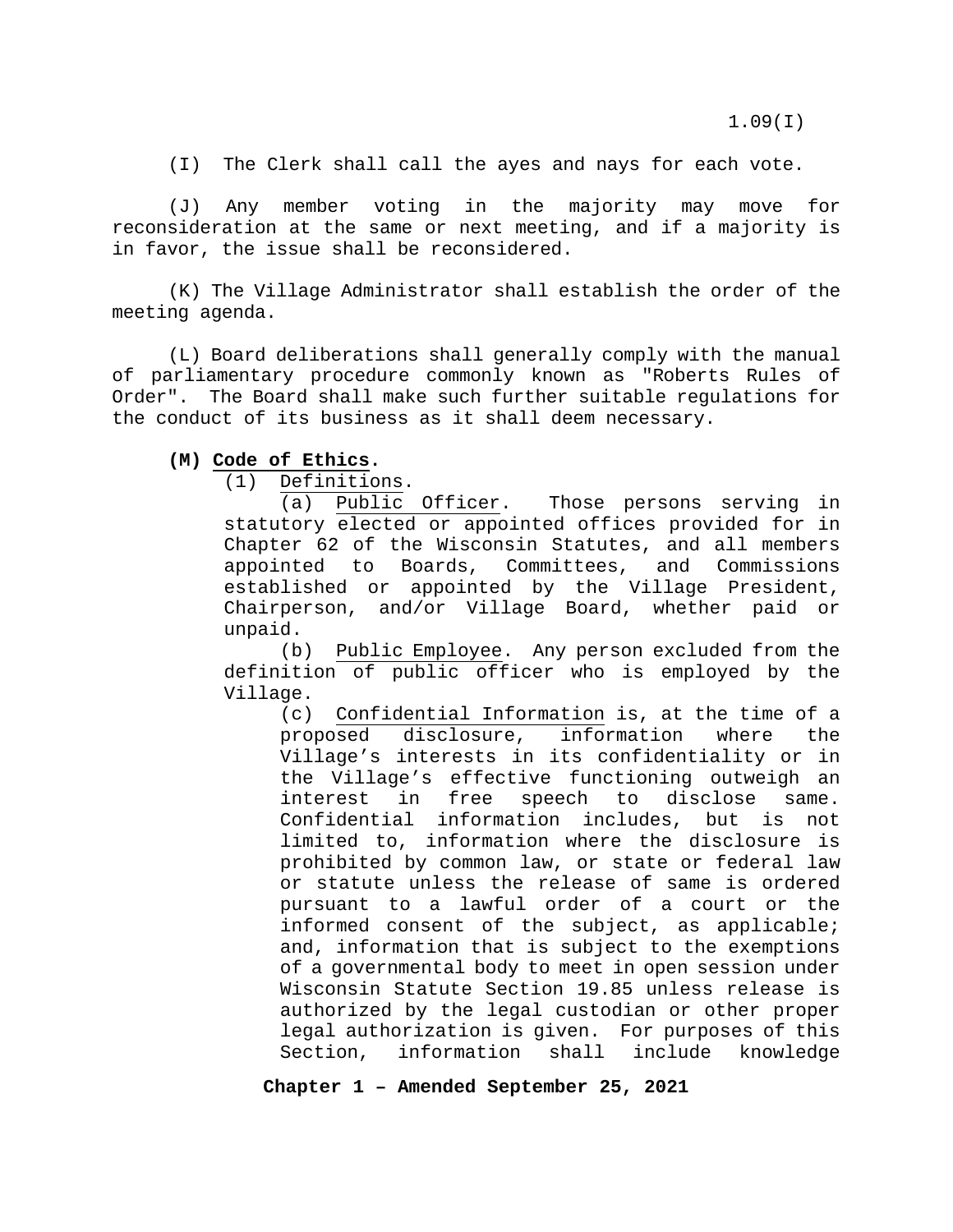imparted orally, recordings, and written documents or records.

(2) Declaration of Policy. It is declared that high ethical standards among Village officers and employees are essential to the conduct of good representative government and that a Code of Ethics for the guidance of public officers and employees will help them avoid conflicts with improved standards of public service and will promote and strengthen the confidence of the residents of the Village in their public officers and employees. The purpose of this Section is to establish guidelines for ethical standards of conduct for all such Village officers and employees by setting forth those acts or actions that are incompatible with the public interest and which compromise, or appear to compromise, public trust in the fairness, independence and integrity of Village officers and employees and their official actions.

(3) Statutory Standards of Conduct. The provisions of the following Sections of the Wisconsin Statutes, as from time to time amended, are made a part of this Chapter and shall apply to all public officers and public employees whenever applicable, to-wit:

(a) Section 946.10. Bribery of Public Officers and Employees<br>(b) Section

946.11. Special Privileges from Public Utilities.<br>(c) Section

Section 946.12. Misconduct in Public Office.

(d) Section 946.13. Private Interest in Public Contract Prohibited.

(e) Section 19.01 – Oaths and Bonds.

(f) Section 19.21 – Custody and Delivery of Official Property and Records.

(g) Sections 19.81 – 19.89. Open Meetings of Governmental Bodies.<br>(h) Secti

Section  $19.59$  - Code of Ethics for Local Government Officials, Employees, and Candidates.

Public officers and employees shall comply with the Sections of the Wisconsin Statutes incorporated in this Code and failure to do so constitutes a breach of this Code of Ethics.<br>(4) Use of Pu

Use of Public Property. No public officer or employee shall use or permit the use of Village vehicles, equipment, materials, or property for personal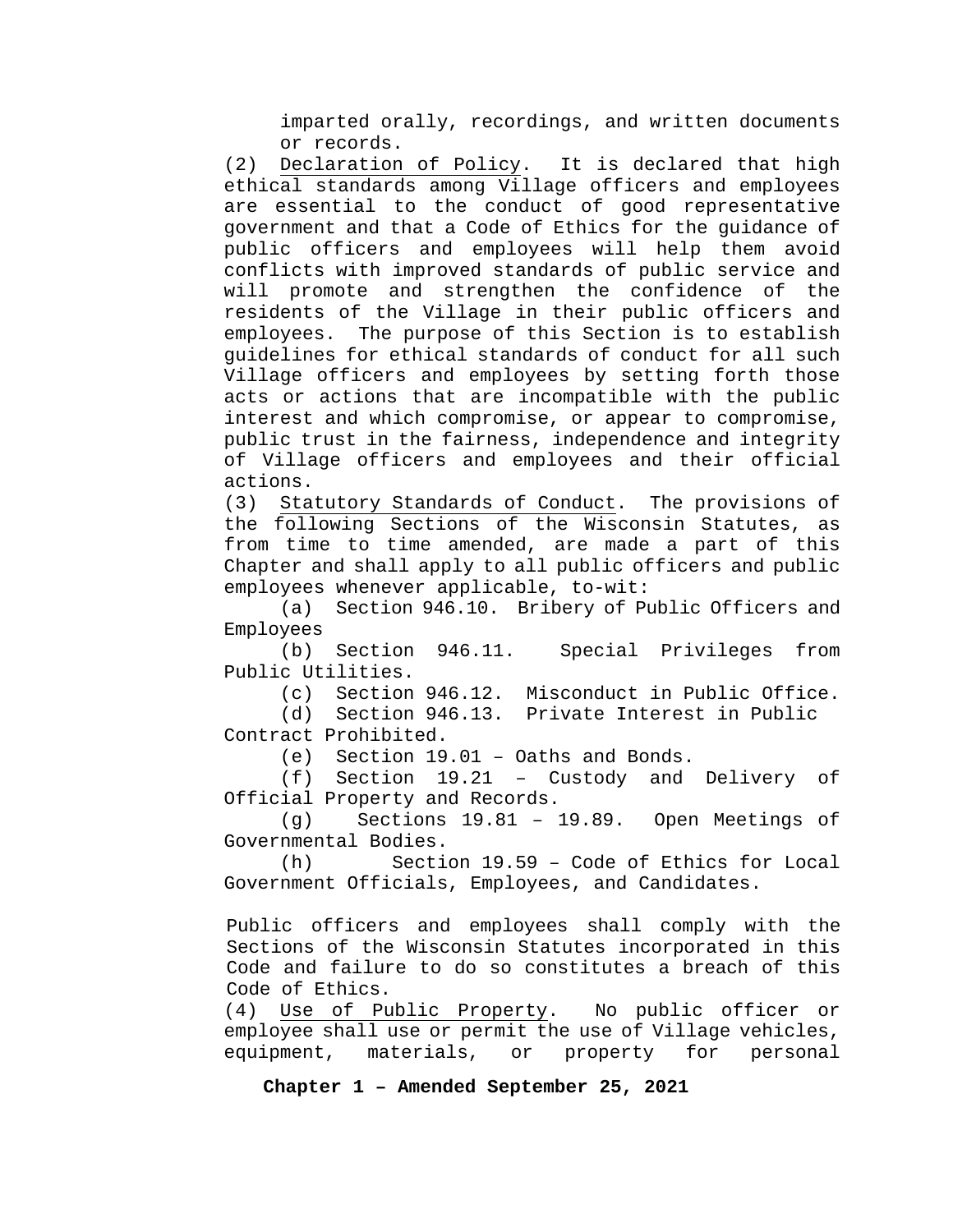convenience or profit, except when such services are available to the public generally or are provided as Village policy for the use of such officer or employee in the conduct of official business, as authorized by the Village Board or authorized Board, Commission, or Committee.

(5) Obligations to Citizens. A public officer or employee shall not grant or receive any special consideration, treatment, or advantage beyond that which is available to every other citizen.

(6) Conflicts of Interest; Disclosure of Interest. Except as provided herein, no public officer or public employee shall engage in any business transaction with the Village, or have a financial or other personal interest, direct or indirect, which is incompatible with the proper discharge of his or her official duties or will tend to impair his or her independence or judgment or action in the performance of his or her official<br>duties. Any public officer or employee who has a Any public officer or employee who has a substantial financial interest, including employment, in any business entity entering into, proposing to enter into, or bidding on any transaction with the Village, or as part of his or her official duties will be making an official decision or recommendation significantly affecting a business competitor, client, or regular customer, shall disclose such interest to the membership of the Village Board (or Committee, Board, or Commission thereof, as appropriate) to be recorded in the minutes of that body. Upon such disclosure, it is advised that the public officer or employee abstain from voting on the matter and from participating in the discussion of the matter.

(7) Representing Private Interests Before the Common Council or Village Agencies. No public officer or employee, including persons or firms engaged to provide professional services to the Village, shall represent, for compensation, private interests before the Village Board or any Village Board, Commission, or Committee without disclosure of the private business relationship and explicit consent of the Village Board.<br>(8) Disclosure of Confidential Inform

of Confidential Information. No official or employee may use or disclose confidential information concerning the property, government, or affairs of the Village gained in the course of or by reason of his or her official position or activities,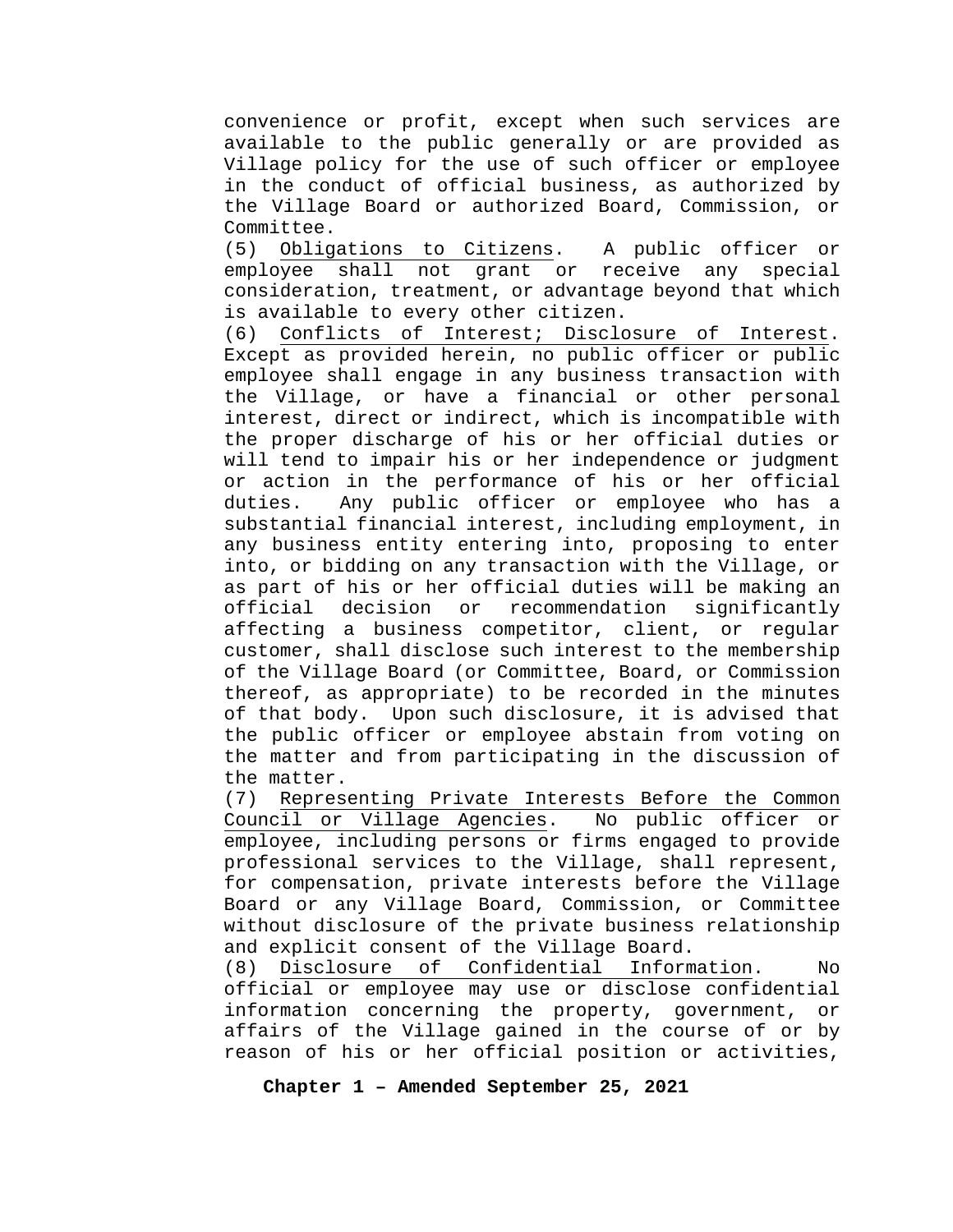nor shall such official or employee use such information to advance the financial or other private interest of such official or employee or others.

(9) Receipt of Gifts, Gratuities, and Preferential Treatment. No public officer or employee shall accept anything of value whether in the form of a gift, service, loan, or promise from any person, who, to his or her knowledge, has a direct financial interest in any transaction or official business with the Village, which may tend to impair his or her independence of judgment or action in the performance of his or her official duties. However, it is not a conflict of interest for any public officer or employee to receive a gift or gratuity that is an unsolicited item of nominal intrinsic value, such gift or meal up to Twenty-five (\$25.00) Dollars in value.

(10) A determination that an elected public official's actions constitutes improper conduct under the provisions of this Section may constitute a cause for sanctioning,<br>censuring, or removing the official, or other censuring, or removing the official, or other disciplinary action by the Board, as permitted by laws. Removals may be made only by an affirmative vote of threefourths (3/4) of all the members of the Village Board. Sanctions and censures may be made only by an affirmative vote of two-thirds (2/3) of the members of the Village Board present. A determination that an public employee's actions constitutes improper conduct under the provisions of this Section may constitute a cause for disciplining or discharging the employee, or other disciplinary action by the Village Board as permitted by law. A determination that an appointed member of a Board, Committee, or Commission's actions constitutes improper conduct under the provisions of this Section may constitute a cause for the Village President or other appointing authority to consider removing the member from the Board, Committee, or Commission.

(11) As an alternative or in addition to the sanctions imposed herein, any person violating the provisions of this Section shall be subject to a municipal forfeiture of not less than One Hundred (\$100.00) Dollars nor more<br>than One Thousand (\$1,000.00) Dollars for each than One Thousand (\$1,000.00) Dollars for each violation, which forfeiture may be amended from time to time by Village Board action.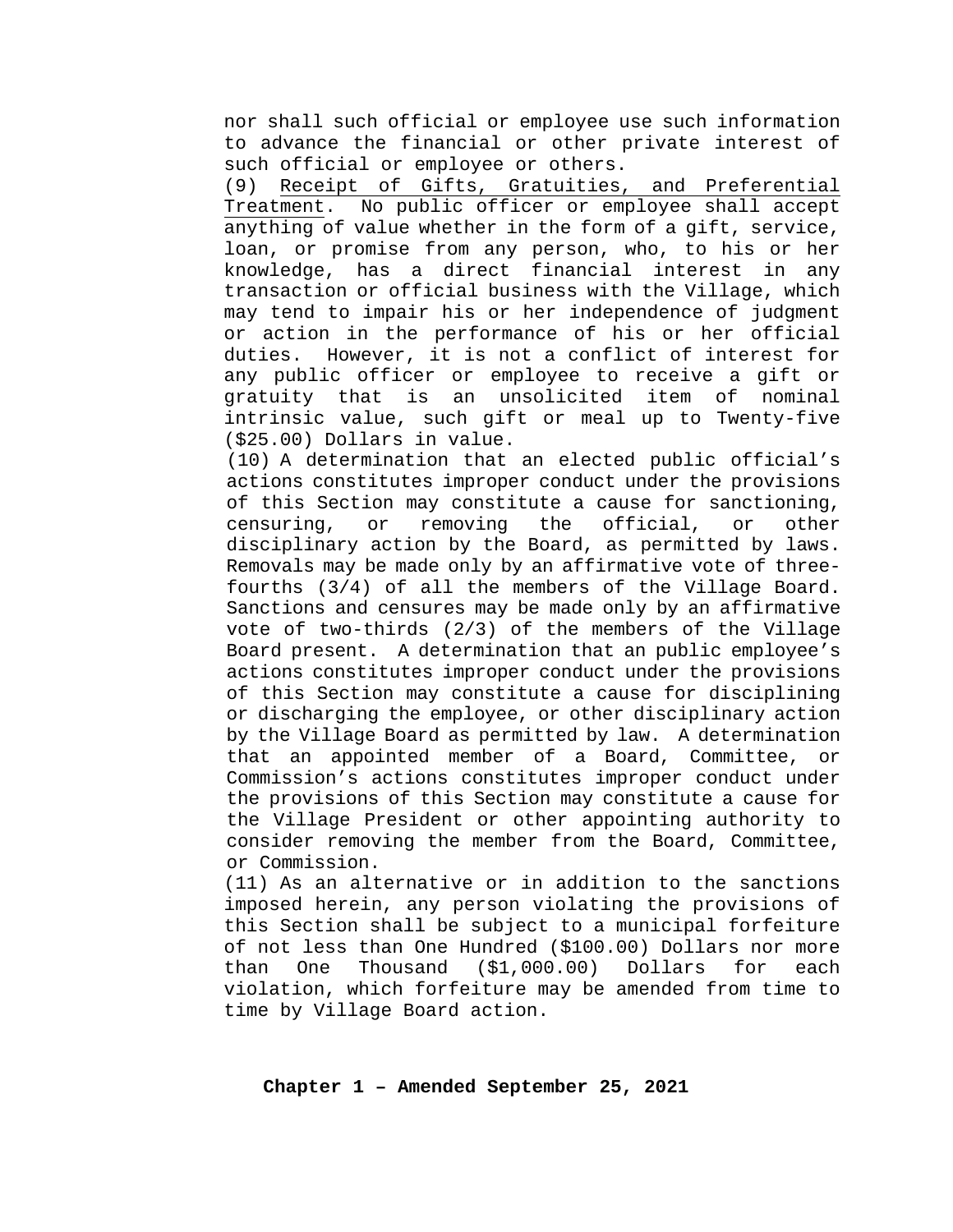<span id="page-11-0"></span>**1.10 Committees.** The Board shall conduct its business through the following committees, each of which shall consist of three (3) Trustees appointed by the President and confirmed by the Board:

> Finance and Personnel Streets Buildings and Grounds Utilities (formerly Sewer and Water) Law Enforcement Library

#### <span id="page-11-1"></span>**1.11 Economic Development Advisory Committee.**

(A) Appointment. The West Salem Economic Development Advisory Committee shall consist of five (5) members, including two (2) Village Trustees and three (3) citizens. All members shall be appointed by the President subject to confirmation by the Board upon creation of the Board and during the month of April thereafter. The term of office for Trustee members shall be one (1) year, two (2) citizen members shall be named for 2-year terms and a third citizen member shall be named for a 3-year term. No compensation shall be paid members serving on the Economic Development Advisory Committee.

(B) Organization. Following appointment of the Economic Development Advisory Committee, the Committee members shall select a chairperson and any other officers as it may deem necessary. The Economic Development Advisory Committee shall have the duty to report all recommendations and anticipated actions to be taken by<br>the Committee to the Village Board for approval. The Economic the Committee to the Village Board for approval. Development Advisory Committee members shall meet at least twice per year and report its actions to the Village Board at the next subsequent meeting of the Village Board.

(C) Powers and Duties. The Economic Development Advisory Committee shall have the power to investigate and review all sources<br>of State and Federal assistance and funding. It shall be the duty of State and Federal assistance and funding. of the Committee to report the results of their investigations to the Village Board. If recommended by the Village Board, the Economic Development Advisory Committee may be given the authority to apply on behalf of the Village of West Salem for sources of State and Federal funding for economic development. If recommended by the Village Board, the Economic Development Advisory Committee may be given the authority to act on behalf of the Village of West Salem in implementation of State or Federal funding for economic development projects granted to the Village of West Salem.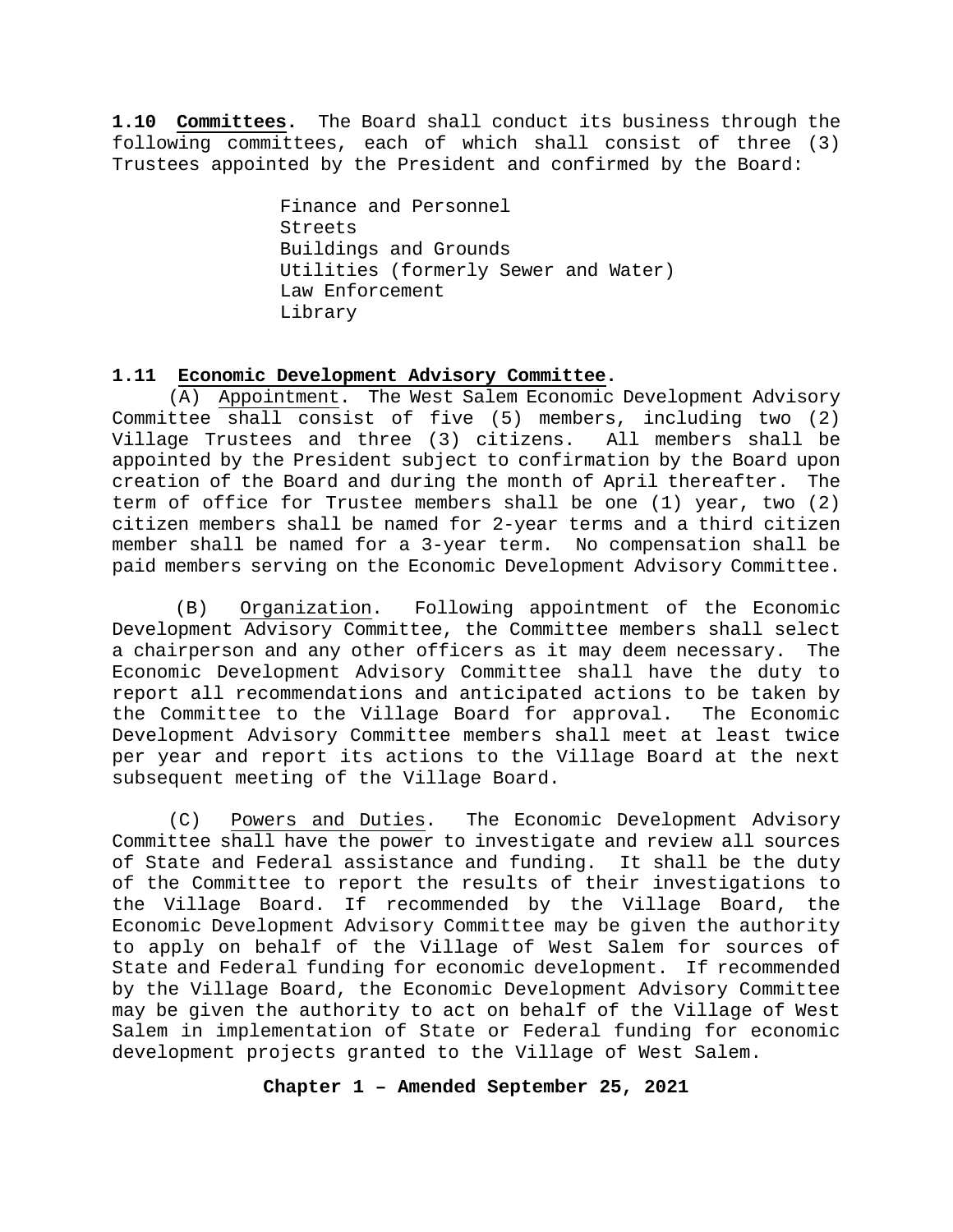<span id="page-12-0"></span>1.12 **Recreation Committee.**<br>(A) **Appointment**. The **(A) Appointment**. The West Salem Recreation Committee shall consist of five members including two Village Trustees and three citizen members. All members shall be appointed by the President subject to confirmation by the Board upon creation of the Board and during the month of April thereafter. The term of office for Trustee members shall coincide with their official terms as Village Trustee. Of the citizen members, one shall serve for a 1-year term, one shall<br>serve for a 2-year term, and one for a 3-year term. Thereafter, serve for a 2-year term, and one for a  $3$ -year term. citizen members shall be appointed for 3-year terms. No compensation shall be paid members serving on the Recreation Committee. Citizen members shall take the official oath of office which shall be filed with the Clerk.

**(B) Organization.** Following appointment of the Recreation Committee, the Committee members shall select a chairman, secretary and any other officers as they deem necessary.

#### **(C) Powers and Duties.**

(1) The Recreation Committee shall have the power to govern, manage, control, improve and care for all Village parks and park equipment within the Village's corporate limits and to secure the quiet, orderly and suitable use and enjoyment thereof by the people; also to adopt rules and regulations to promote these purposes. The Committee shall have the power to appoint sub-committees to carry out the purposes of this Section.

(2) Subject to the approval of the Board, the Recreation Committee may disburse for park improvement monies allocated<br>by the Board from the general fund. The Committee shall by the Board from the general fund. maintain a record of all monies received and disbursed and render a quarterly accounting thereof to the Village Board.

(3) The Committee may sponsor and conduct public<br>concerts, athletic events, and exhibitions to promote athletic events, and agriculture, at which a fee for admission may be charged to defray expenses, including the cost of trophies and such other expenses which the Committee deems necessary and proper.

(4) Subject to the approval of the Board, the Committee may lease park grounds or any part thereof and may collect rent therefrom.

(5) The Committee may acquire in the name of the Village gifts and bequests for park purposes and to hold and disburse the same for park improvements as it deems appropriate.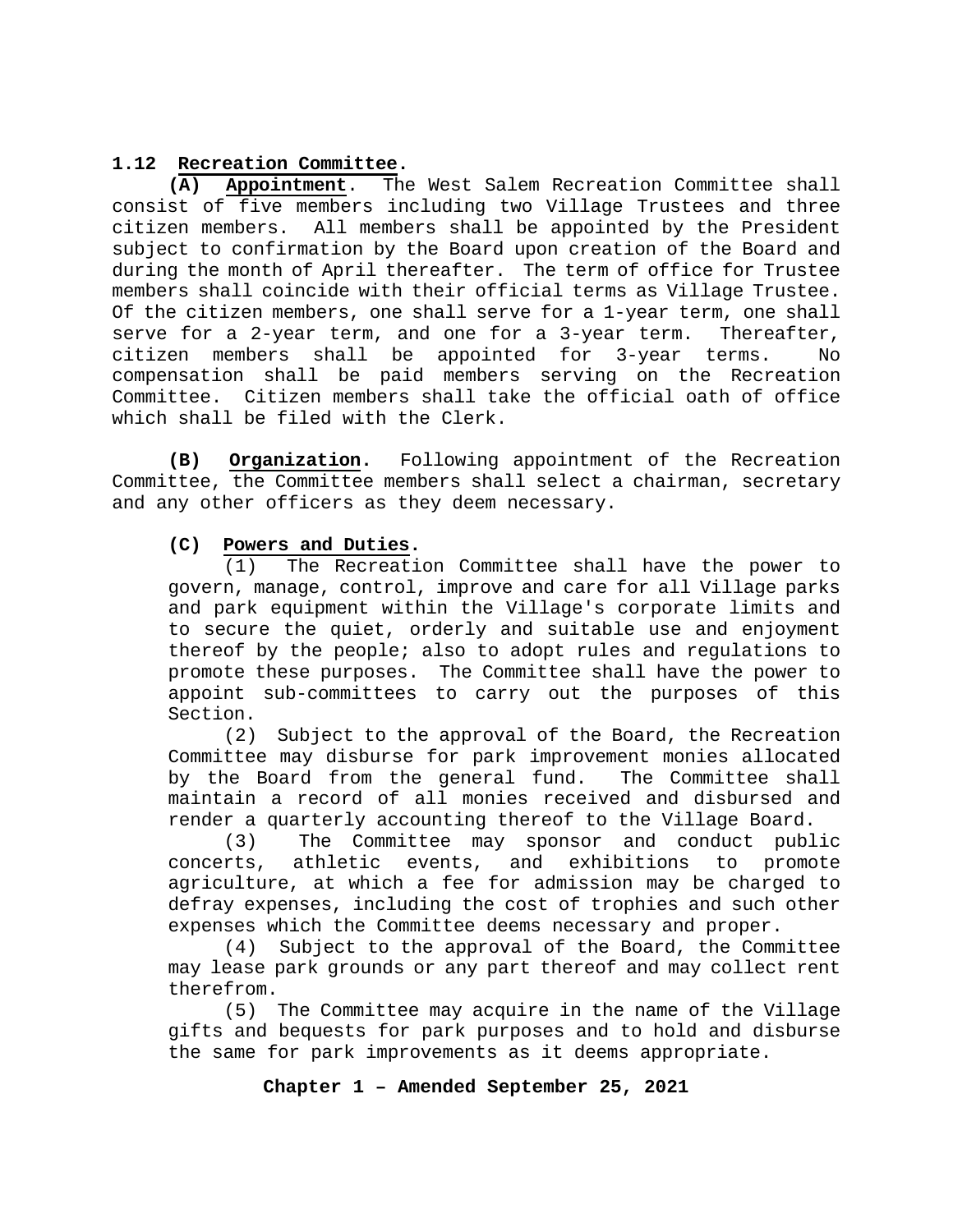#### **1.13 Planning Commission.**

#### <span id="page-13-0"></span>**(A) Commission.**

(1) The Village Board may, by Ordinance, create a "Village Planning Commission" to consist of seven (7) members. All members of the Commission shall be appointed by the Village President, who shall also choose the presiding officer. The Village President may appoint himself or herself to the Commission and may appoint other Village-elected or appointed officials, except that the Commission shall always have at least three (3) citizen members who are not Village<br>officials. Citizen members shall be persons of recognized Citizen members shall be persons of recognized experience and qualifications. The Board may, by ordinance, provide that the membership of the Commission shall be as provided hereunder.

(2) The members of the Commission shall be appointed to hold office for a period of three (3) years. Appointments shall be made by the Village President during the month of April for terms that expire in April or at any other time if a vacancy occurs during the middle of a term.<br>(3) The Village Planning Commission sh

The Village Planning Commission shall have power and authority to employ experts and a staff and to pay for their services and such other expenses as may be necessary and proper not exceeding, in all, the appropriation that may be made for such Commission by the legislative body, or placed at its disposal through gift, and subject to any ordinance or resolution enacted by the governing body.<br>(4) The Village may by ordinance inc

The Village may by ordinance increase the number of members of the Village Planning Commission so as to provide that the building inspector shall serve as a member thereof.

**(B) Functions.** It shall be a function and duty of the Planning Commission to create and adopt a Comprehensive Plan to provide background and direction for a variety of land use decisions,<br>including areas outside Village boundaries, which, in the outside Village boundaries, Commission's judgment, bear relation to the development of the The Comprehensive Plan shall be used by the Planning Commission to make decisions about growth and development over the Comprehensive Plan's effective period. Periodic updates shall be made by the Planning Commission to ensure the Comprehensive Plan remains current over time. The Planning Commission may adopt rules for the transaction of all business and shall keep a record of its resolutions, transactions, findings, and determinations, which record shall be public record. The Commission shall have all powers and duties prescribed in Wisconsin Statutes 62.23.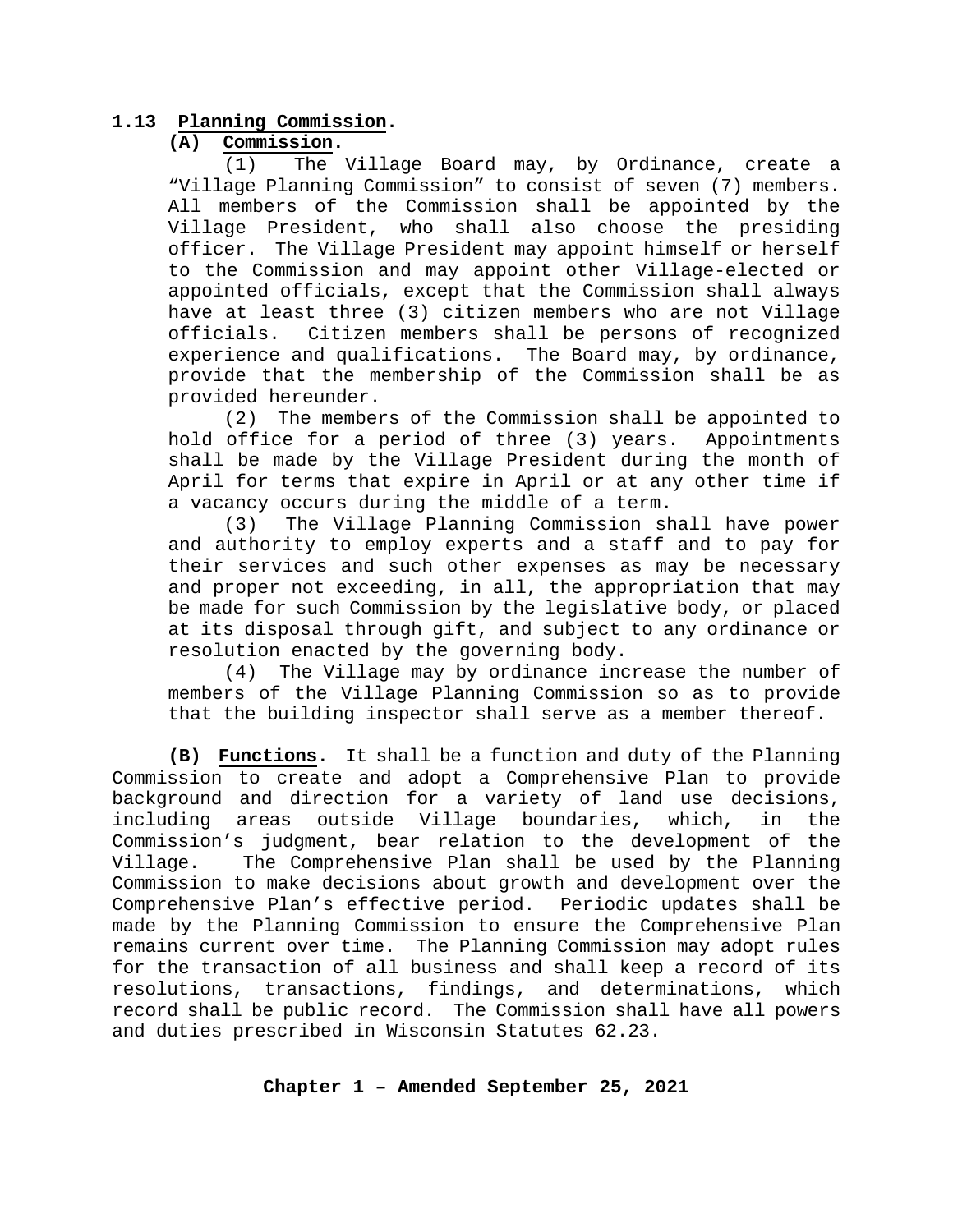#### <span id="page-14-0"></span>**1.14 Water and Sewer Utility.**

Pursuant to §66.0819, Wis. Stats., the Village's waterworks system and sanitary sewer system shall be combined and operated as a single public utility. The utility shall be subject to the provisions of §66.0819, Wis. Stats.

Unless further modified by the Board, the Village Administrator shall also be the Manager of Public Works. The Manager of Public Works or his or her duly authorized representatives shall supervise the operation of the combined water and sewer utility. The Manager of Public Works shall have the powers and duties as provided in Chapters 8 and 9 of this Code. The Village Board shall determine the Manager's compensation.

#### <span id="page-14-1"></span>**1.15 Board of Zoning Appeals.**

See Chapter III: Zoning, for the establishment, membership, organization, and powers of the Board of Zoning Appeals.

<span id="page-14-2"></span>**1.16 Board of Review.** The Board of Review shall consist of three (3) members and two (2) alternates, with the Board of Review regular members being the Village President, the Village Administrator, and one (1) other appointee. The third regular member and the two (2) alternates shall be chosen from Village residents and any La Crosse County Board Supervisor whose district includes any part of the Village of West Salem. The third regular member and the two (2) alternates who shall serve on the Board of Review shall be annually appointed by the Village President and confirmed by the Village Board. Those who serve on the Board of Review, other than full time Village employees or Village Officers, shall receive a yearly salary of \$25 plus another \$25 each year they attend the State training session. **(Recreated by Ordinance No. 481 – 3/06/18)**

#### <span id="page-14-3"></span>**1.17 Commission on Equal Opportunities in Housing.**

**(A) Membership.** The Commission on Equal Opportunities in Housing shall consist of five members appointed by the Village President subject to confirmation by the Board, to serve 5-year terms.

**(B) Powers and Duties**. See Chapter 2.03(E) of this Code.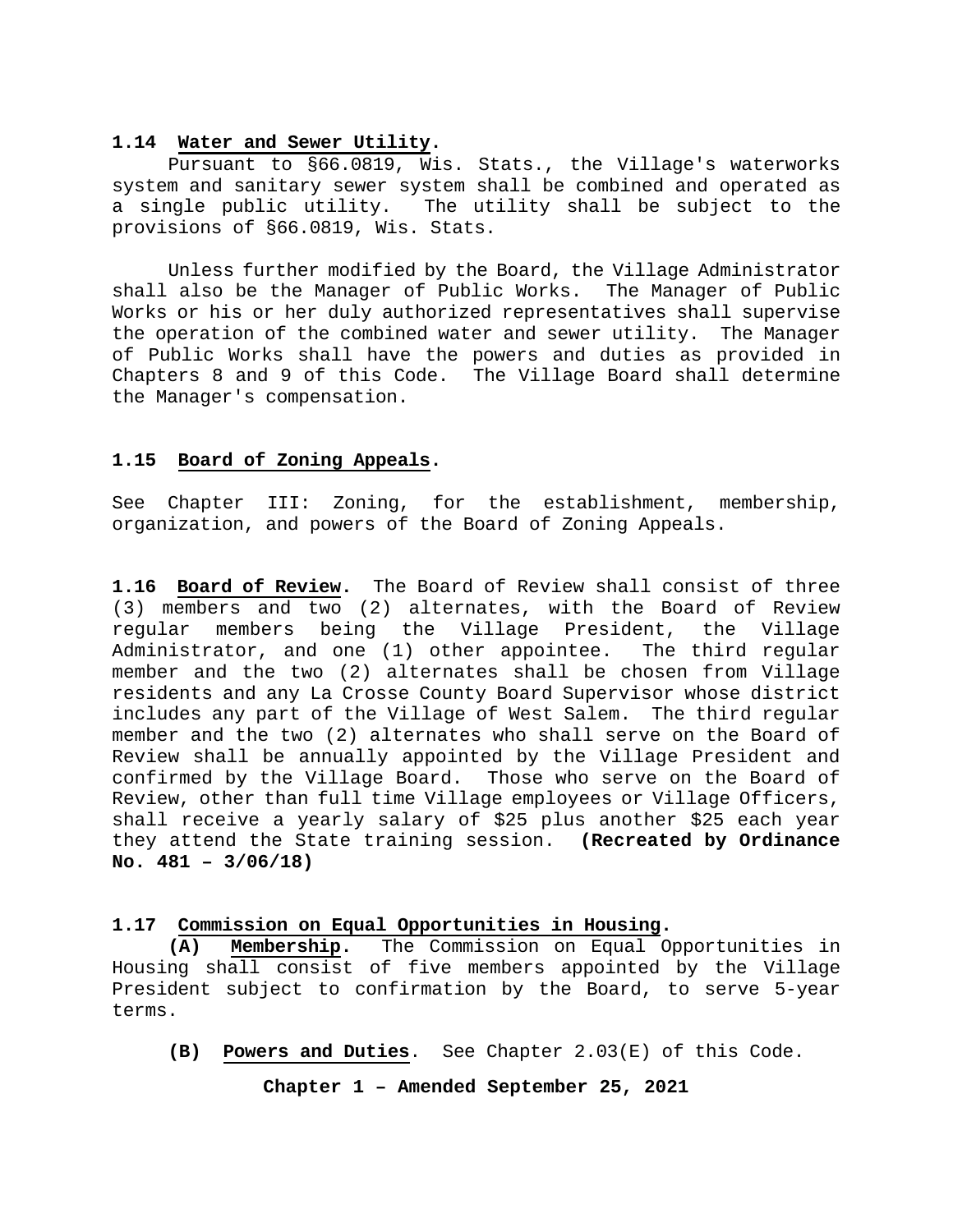#### <span id="page-15-0"></span>**1.18 Bicycle and Pedestrian Ad Hoc Committee.**

**(A) Appointment**. The Bicycle and Pedestrian Ad Hoc Committee shall consist of citizen members and shall include two (2) Village Trustees. All members shall be appointed by the President subject to confirmation by the Board upon creation of the Board and during the month of April thereafter. The term of office for Trustee members shall be one (1), and the term of office for citizen members shall be two (2) years. No compensation shall be paid to members serving on the Bicycle and Pedestrian Ad Hoc Committee. Public interest in ad hoc committee service may result in the fluctuation in the number of committee members; therefore, four (4) committee members shall constitute a quorum.

**(B) Organization.** Following appointment of the Bicycle and Pedestrian Ad Hoc Committee, the Committee members shall select a chair and any other officers as the Committee may deem necessary. The Bicycle and Pedestrian Ad Hoc Committee shall have the duty to<br>meet jointly with the Street Committee or report all meet jointly with the Street Committee or report all recommendations and anticipated actions to be taken by the Committee to the Street Committee, in either case as directed by the Village Board.

### **(C) Powers and Duties.**

(1) The Bicycle and Pedestrian Ad Hoc Committee shall have the power to investigate and provide the Street Committee and Village Board with recommendations regarding designated bicycle and pedestrian access and connections to existing trails, bike pathways, bike routes, and bike shared roadways with consideration of current and new development within and around the Village of West Salem.

(2) The Committee shall have the power to investigate and review all sources of State and Federal funding. It shall be the duty of the Committee to report the results of its investigations and reviews to the Street Committee for recommendation to the Village Board.

(3) If recommended by the Street Committee and approved by the Village Board, the Bicycle and Pedestrian Ad Hoc Committee may be given the authority to apply on behalf of the Village of West Salem for sources of State and Federal funding for development of and/or for the benefit and enhancement of designated bicycle and pedestrian access and connections to existing or developing trails, bike pathways, bike routes, and bike shared roadways.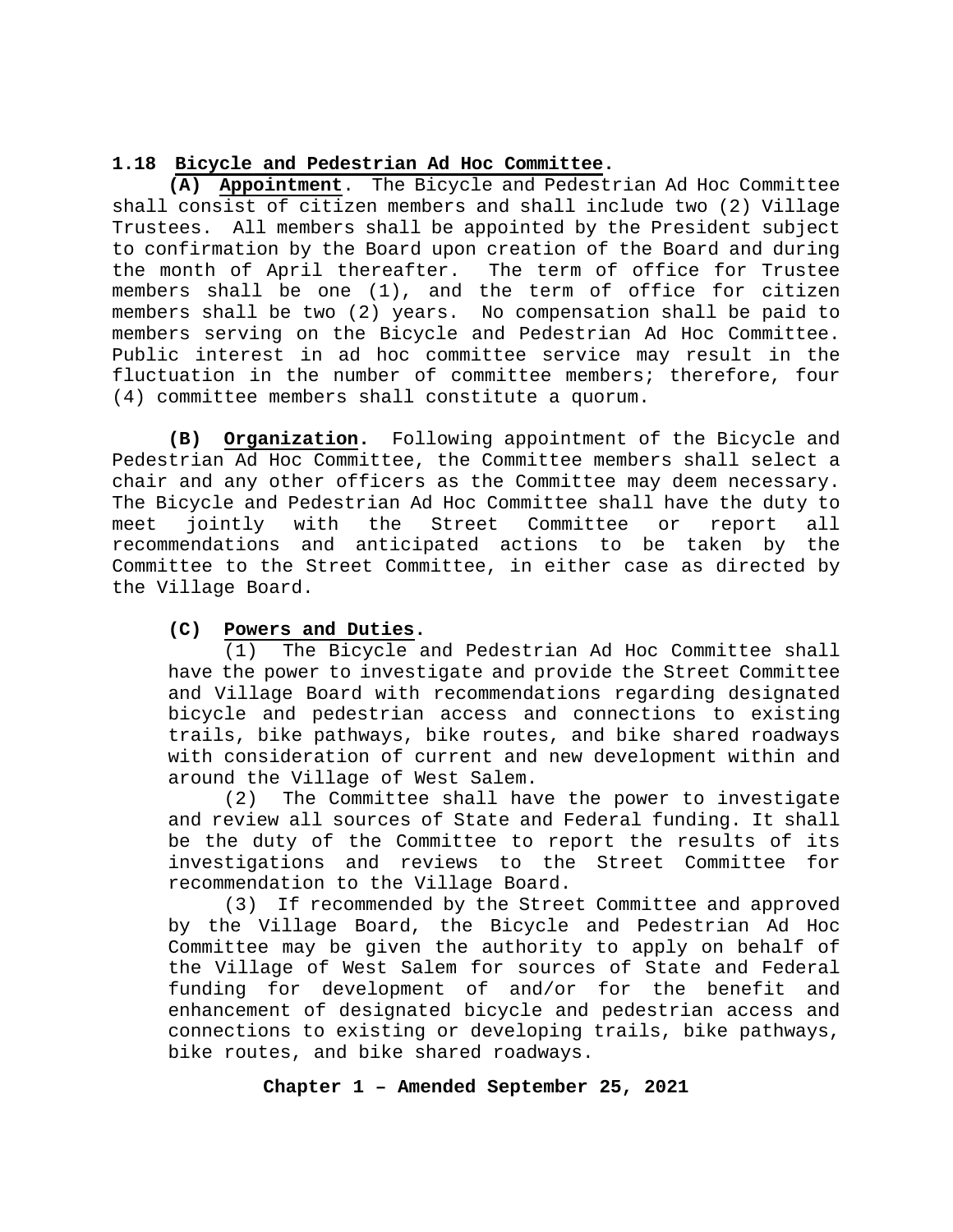1.18(C)(4)

(4) If recommended by the Street Committee and approved by the Village Board, the Bicycle and Pedestrian Ad Hoc Committee may be given the authority to act on behalf of the Village of West Salem in implementation of State or Federal funding for bicycle and pedestrian projects granted to the Village of West Salem.<br>(5) The Bicyc

(5) The Bicycle and Pedestrian Ad Hoc Committee consisting of at least five (5) appointed members shall meet at least twice per year and report its actions to the Street Committee for recommendation to the Village Board at the next subsequent meeting of the Village Board.

#### <span id="page-16-0"></span>**1.19 West Salem Area Room Tax Commission.**

**(A) Appointment**. The West Salem Area Room Tax Commission (hereinafter referred to as "Commission") is hereby created and shall consist of five (5) members who shall be selected as follows:

(1) One (1) member of the Village Board of Trustees shall be appointed by the Village President and confirmed by the Village Board;

(2) Three (3) members who are residents of the Village of West Salem and/or who are owners or managers of businesses located in the Village of West Salem and who are not members of the Village Board shall be appointed by the Village President, subject to confirmation by the Village Board; and

(3) One (1) owner or operator of a lodging facility that collects the room tax described in Section 11.13 of the Code of Ordinances and that is located in the Village of West Salem for which the room tax is collected.

**(B) Organization.** All members of the Commission shall serve for a one (1) year term from the date of appointment. Any vacancies occurring on the Commission shall be filled by the appointment of the Village President, subject to confirmation of the Village Board. Any person so appointed shall serve the balance of the term of the person causing the vacancy. The Commission shall choose a Chairperson, a Vice Chairperson, and such other officers as it deems appropriate.

**(C) Meetings.** Meetings may be held under call of the Chairperson of the Commission or if requested by three (3) members of the Commission and filed with the Village Administrator, in which event, the Village Administrator shall notify all members of the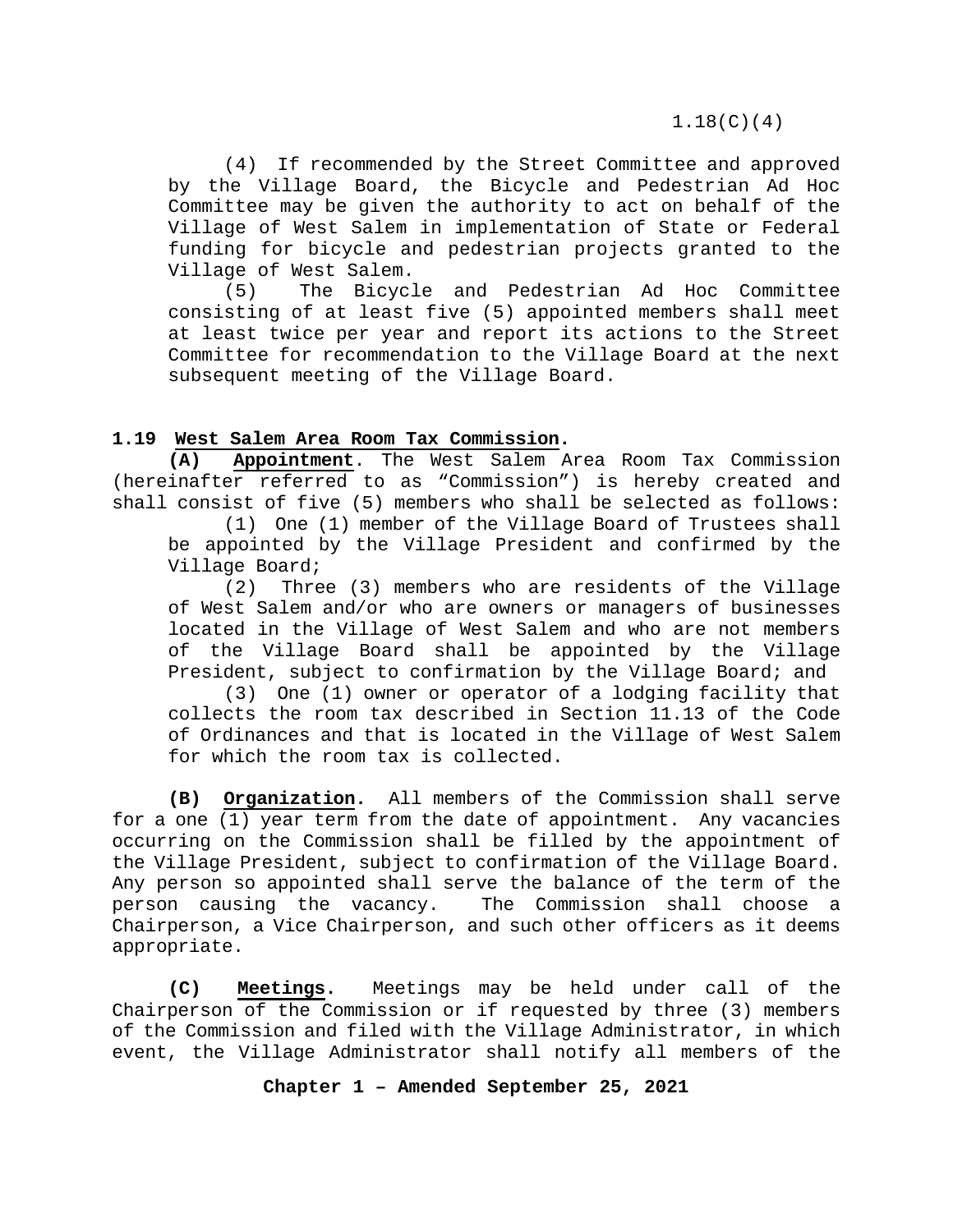scheduled meeting. At least twenty-four (24) hours' notice shall be allowed under this procedure. The Village Administrator shall give written notice of each meeting to the Village President and to all members of the Commission. Three (3) members shall constitute a quorum. The Commission shall meet at least two (2) times per year and report its actions to the Village Board at the next subsequent meeting of the Village Board. Such regular meetings shall be open to the public.

**(D) Powers.** The Commission shall require for all organizations, whether private or governmental, who receive funds hereunder, an annual accounting of the application of all room tax funds designated as set forth in Wis. Stat. Sec. 66.0615 and Village Code of Ordinances Section 11.13 Hotel and Motel Room Tax. The Commission shall designate the use of all room tax funds of the Village of West Salem. The Commission may contract with another organization to perform the functions of a tourism entity.

**(E) Statutory Authority.** The Commission shall be the entity in which room tax is allocated for the Village of West Salem pursuant to Wis. Stat. Sec. 66.0615 and Village Code of Ordinances Section 11.13 Hotel and Motel Room Tax. **(Ord. 469 created 12/1/15)**

#### <span id="page-17-0"></span>**1.20 Responsible Bidder Standards**.

**(A) Purpose.** Pursuant to Wis. Stats. Sec. 62.15(1) and (6) and 66.0901, whenever the Village lets public works by contract, the contract must be awarded to the lowest responsible bidder. What constitutes a responsible bidder is a determination that requires the exercise of discretion by the Village and its departments, officials, or employees under reasonably consistent responsible bidder criteria when exercising its discretion.

**(B) Definitions.** In this Section, the following definitions shall apply:<br>(1)

Apprenticeship Program means an apprenticeship program that is currently approved by the U.S. Department of Labor or a state apprenticeship agency and has graduated apprentices to journeyperson status for three (3) years.

(2) Contractor means a person, corporation, partnership, or any other business entity that performs work on a public works contract as a general contractor, prime contractor, or subcontractor at any tier.

(3) Public Works Contract means a contract for the construction, alteration, execution, repair, remodeling, or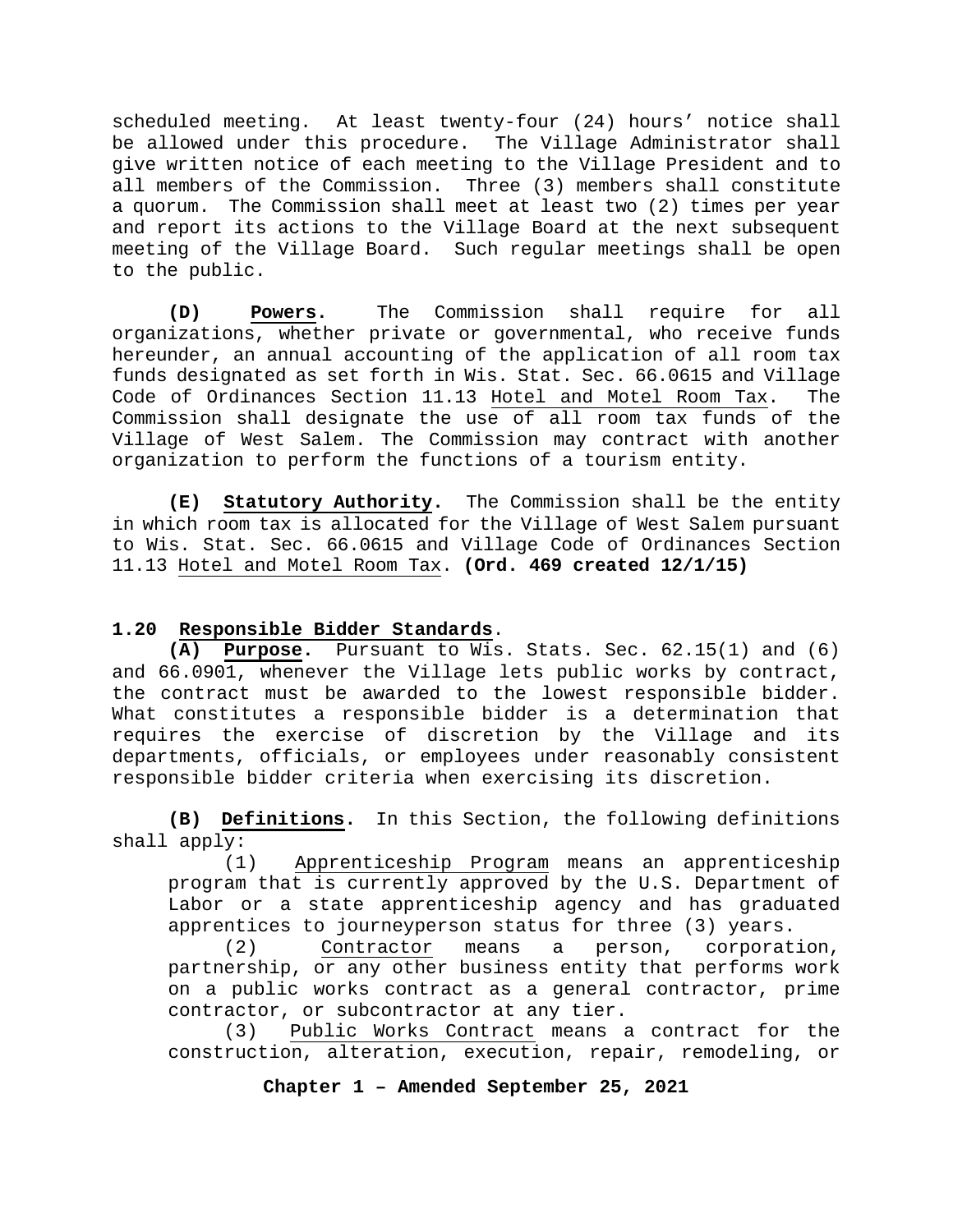improvement of a public work or building where the contract is required to be bid pursuant to Wis. Stat. Sec. 61.54 and 62.15(1) and (6).

(4) Qualified Contractor (Bidder) means a person, corporation, partnership, or any other business entity that meets the requirements specified in this Section as well as the criteria specified in Wis. Stat. Sec.  $16.855(9m)(b)(1)(a)$ and (b).

**(C) Responsible Contractor (Bidder) Criteria.** In order to be a responsible bidder for purposes of being awarded a public works contract, the contractor must meet the following criteria:<br>(1) The contractor maintains a permanent place on

The contractor maintains a permanent place of business.

(2) The contractor is authorized to do business in the State of Wisconsin.

(3) The contractor, or agent, partner, employee, or officer, is not debarred, suspended, proposed for debarment, or declared ineligible from contracting with any unit of federal, state, or local government.

(4) The contractor is in compliance with provisions of Section 2000e of Chapter 21, Title 42 of the United States Code and Federal Executive Order No. 11246 as amended by Executive Order No. 11375 (known as the Equal Opportunity

Employer provisions).<br>(5) The contra The contractor has general liability, worker's<br>on, automobile insurance, and unemployment compensation, automobile insurance, and unemployment insurance all at levels sufficient to protect the Village given the size of the public works contract.

(6) The contractor has complied with all provisions of any prevailing wage laws and Federal Davis-Bacon related acts, and the rules and regulations therein, for projects undertaken by the contractor that are covered by these laws, for the past five (5) years.

(7) The contractor has a written substance abuse prevention program meeting the requirements of Wis. Stats. Sec. 103.503 and maintains records demonstrating that it conducts the random, reasonable suspicion, and post-incident drug and alcohol testing required by Wis. Stat. Sec.  $103.503(3)$ .<br>(8)

The contractor participates in a Class A<br>ip Program, if the contractor emplovs Apprenticeship Program, if the contractor employs apprentices. The contractor shall participate in a State of Wisconsin approved apprenticeship program, or participates in a State of Wisconsin certified-pre-apprenticeship program in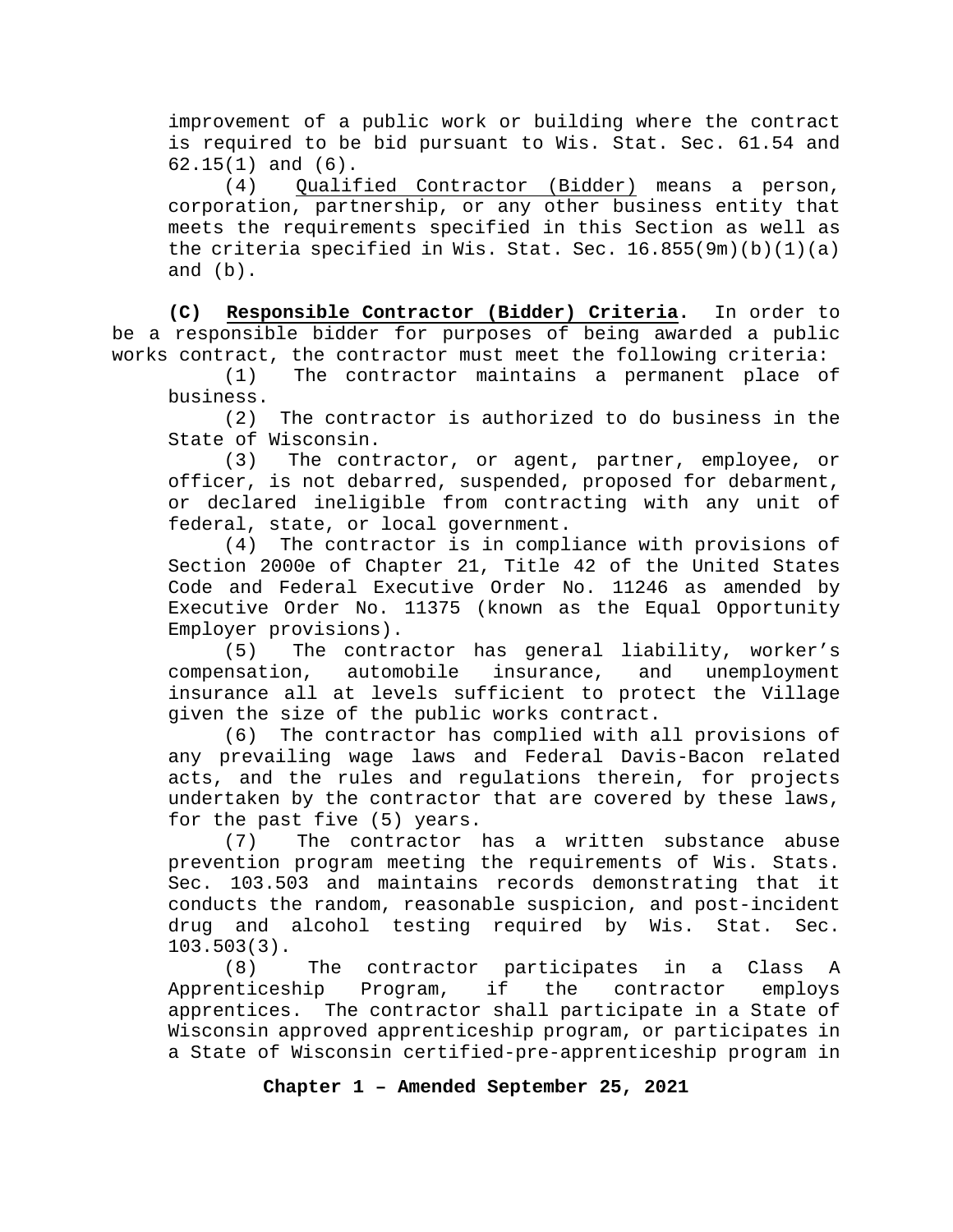lieu of (or in addition to) registered apprentices, or have a written alternative training program sufficient to ensure that its employees may safely perform the work required by

the public works contract.<br>(9) The employees when The employees who will perform work on the project<br>Verly classified as employees or independent are properly classified as employees or contractors under all applicable State and Federal laws.

(10) The contractor has not been the subject of any investigation, order, or judgment from any State or Federal agency or court concerning an employment practice, including, but not limited to, classification of employees, unemployment<br>insurance, discrimination, or payroll fraud. If the insurance, discrimination, or payroll fraud. contractor has been the subject of any investigation, order, or judgment from any State or Federal agency or court concerning an employment practice, the contractor must provide copies of the investigation, order, or judgment and<br>may be disqualified. The Village shall review the may be disqualified. The Village shall review the investigation, order, or judgment and determine whether the facts and circumstances are such that the contractor is not a responsible bidder.

(11) The contractor's employees who will perform work on the project are:

(a) Covered under a current worker's compensation policy and properly classified under such policy; and

(b) Covered under a current health insurance policy as required by Federal or State Law.<br>(12) The contractor possesses all

contractor possesses all applicable professional and trade licenses required for performing the public works.

(13) The contractor has adequate financial resources to complete the public works contract, as well as all other work the bidder is presently under contract to complete.

(14) The contractor is bondable for the terms of the proposed public works contract.<br>(15) The contractor has

The contractor has a record of satisfactorily completing at least five (5) projects of similar size and complexity within the past five (5) years. Criteria which will be considered in determining satisfactory completion of projects may include, but are not limited to:

(a) Completion of contracts in accordance with drawings and specifications;

(b) Diligent execution of the work and completed contracts according to the established time schedules unless extensions are granted by the owner; and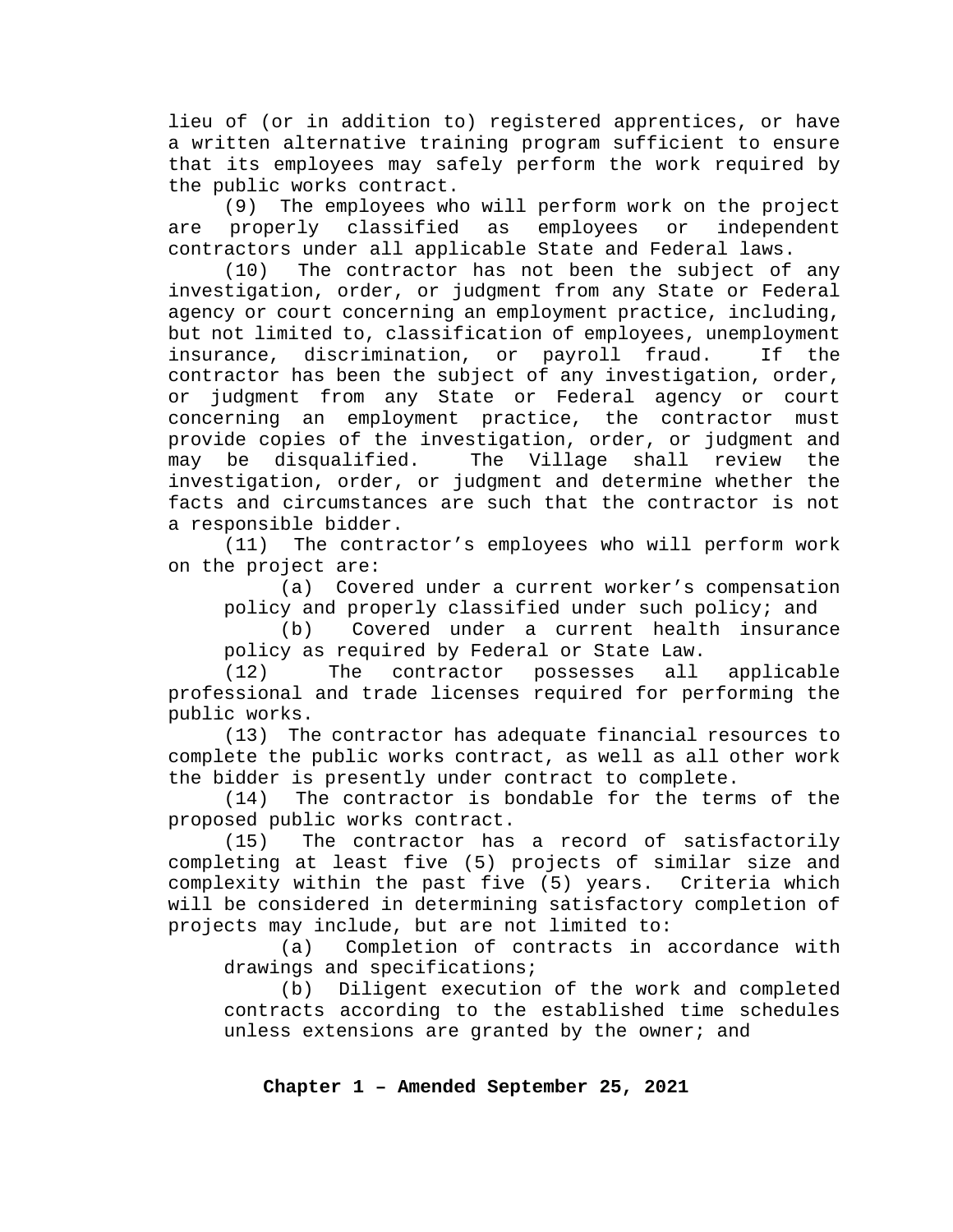(c) Fulfilled guarantee requirements of the contract documents.

(16) The contractor has, and diligently maintains, a written safety program.<br>(17) The contrac

The contractor was not placed on OSHA's severe violator enforcement program in the previous two (2) years.

(18) Prior to Village contract award, the contractor submits a detailed project specific plan which identifies specific employees and responsibilities, including project manager and project on-site superintendent to be followed throughout the duration of the project.

(19) Contractors are to submit a compliance document to the Village addressing each of the responsible contractor (bidder) criteria on an annual basis by January 31 of each year. The Village will establish an approved responsible contractor (bidder) list following review of the compliance documents. Only those contractors listed on the approved responsible contractor (bidder) list are allowed to bid on Village projects.

**(D) No Restriction on Discretion.** If information other than what must be disclosed by the contractor in (C) above is discovered by the Village or the department, official, or employee responsible for awarding the public works contract, and such information calls into question the contractor's capacity or competence to faithfully and responsibly comply with the terms of a public works contract, that information shall be considered in determining whether the contractor is a responsible bidder.

**(E) Affidavit of Compliance.** The general or prime contractor bidding on a public works project must include in its sealed bid its own affidavit swearing compliance with the criteria set forth in (C).

### **(F) Exemptions.**

(1) This Ordinance does not apply to public construction if the materials for the project are donated or if the labor for the project is provided by volunteers pursuant to Wis. Stats. Section 62.15(1b).

(2) This Ordinance does not apply for public emergencies when damage or threatened damage creates a public emergency as determined by the Village Board pursuant to Wis. Stat. Sec. 62.15(1b).

(3) This Ordinance does not apply if the Village Board, by a three-fourths (3/4) vote of all the Village Board elect,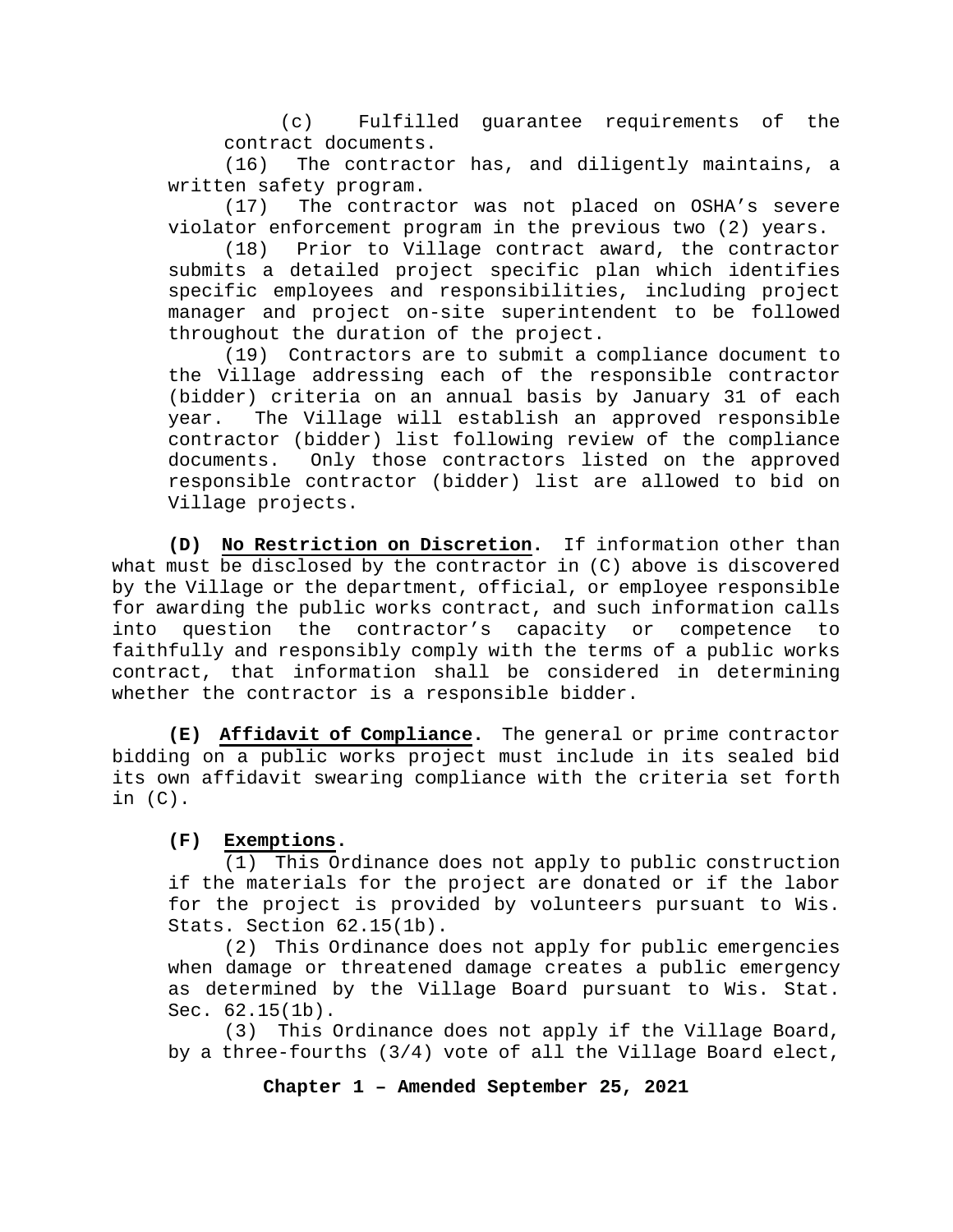and any class of work may be done directly by the Village without bidding, pursuant to Wis. Stats. Section 62.15(1). **(1.20 created by Ordinance No. 505 – 9/21/2021)**

#### <span id="page-21-0"></span>**1.21 Special Assessments Payments.**

(A) Special assessments are subject to an Administrative Fee as set forth in Appendix "A" Fee Schedule. Special assessment payments may be paid in cash until the due date of the billing therefor, or in annual installments if the assessment exceeds Four Hundred (\$400.00) Dollars, the maximum terms of which, except as otherwise provided herein, shall be as follows:

(1) Assessments to one property owner of \$400.00 or less to be paid by December 1 of the year of project construction;

(2) Assessments to one property owner of \$401.00 to \$779.00 shall be paid over two (2) years;

(3) Assessments to one property owner of \$800.00 to \$1,499.00 shall be paid over three (3) years;

(4) Assessments to one property owner of \$1,500.00 to \$2,999.00 shall be paid over four years;

(5) Assessments to one property owner of \$3,000.00 and over shall be paid over five years.

(B) The unpaid balance of any special assessment levied hereunder shall bear interest from the original due date thereof at a rate which shall be determined by the Village Board prior to the publication of the notice required by §66.0715(3)(e), Wis. Stats., relative to the payment of annual installments of special assessments and such rate shall be specified in said notice.

(C) The special assessment interest rate is hereby established annually in Appendix "A" Fee Schedule, if the Village finances the project or an established percent in excess of the rate the Village pays on bond or borrowing for the project if the Village borrows to fund the project, and such interest rate shall apply until changed by resolution of this Board, with this Board to review such interest rate annually.

<span id="page-21-1"></span>**1.22 Delinquent Personal Property Tax.** All delinquent personal property taxes shall bear interest as set forth in Appendix "A" Fee Schedule until paid. Personal property taxes become delinquent on the first day of March for the prior year's tax.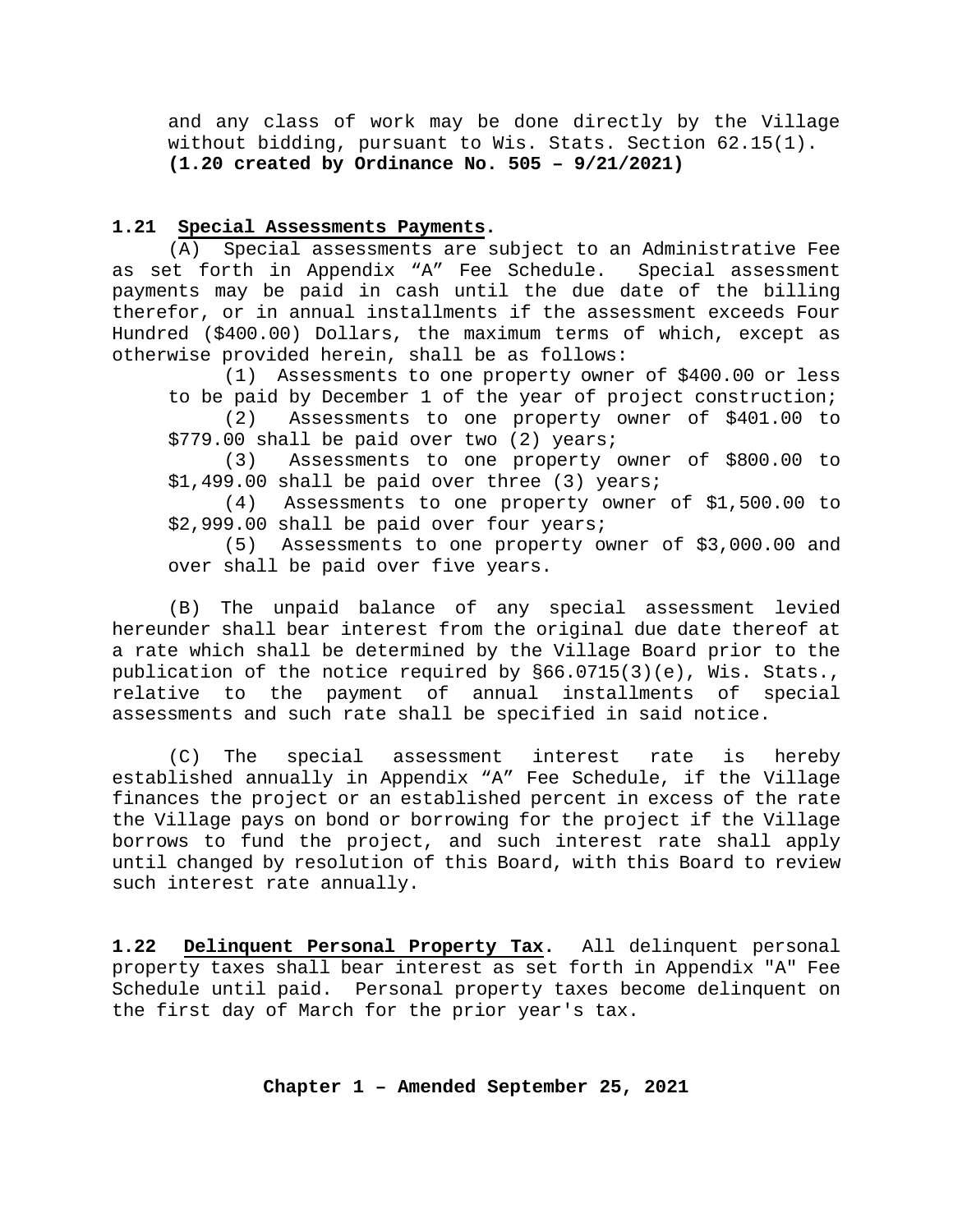#### <span id="page-22-0"></span>**1.23 Construction Limits.**

(A) All of that part of the Village of West Salem embraced within the following limits shall hereafter be known as "the construction limits:"

> Part of Block 20, Resurvey of West Salem Leonard's Addition South of Memorial Drive; Lots 1 and 2, Block 20, Resurvey of West Salem Leonard's Addition; Lots 3, 4 and 5, Block 14, Resurvey of West Salem Leonard's Addition; Lots 1, 2, 3, 4, 5, 6, 7, 8, 9, 10, 11, 12, 13, 14, 15, 16 and 17 Block 21, Resurvey of West Salem Leonard's Addition; Lots 9, 10, Block 22, Resurvey of West Salem Leonard's Addition

**(B) Regulations.** Restrictions on the nature and type of building construction, regulation of fires and storage of combustible materials within the construction limits shall be as prescribed in Chapter VII of this Code. **(Amended 3/15/2016 – Ordinance No. 472)**

<span id="page-22-1"></span>**1.24 Assessor.** Pursuant to §61.195, §61.197, and §66.0101 of the Wisconsin Statutes, the Village of West Salem hereby elects not to be governed by those portions of §61.19, §61.23 and subsection (2) of §61.25 of the Wisconsin Statutes which relate to the selection and tenure of the Assessor and which conflict with this Ordinance.

Hereafter, the Assessor shall be appointed by the Village President, subject to confirmation by two-thirds (2/3) vote of the members elect of the Village Board. The Assessor shall hold office for an indefinite term subject to removal at the pleasure of the Village Board.

Whenever the Assessor, in the performance of the Assessor's duties, requests or obtains income and expense information pursuant to Section 70.47(7)(af), Wis. Stats., or any successor statute thereto, then such income and expense information that is provided to the Assessor shall be held by the Assessor on a confidential basis, except, however, that the information may be revealed to and used by persons: In the discharge of duties imposed by office (including, but not limited to, use by the Assessor in performance of official duties of the Assessor's office and use by the Board of Review in performance of its official duties); or pursuant to order of a court. Income and expense information provided to the Assessor under Section 70.47(7)(af), unless a court determines that it is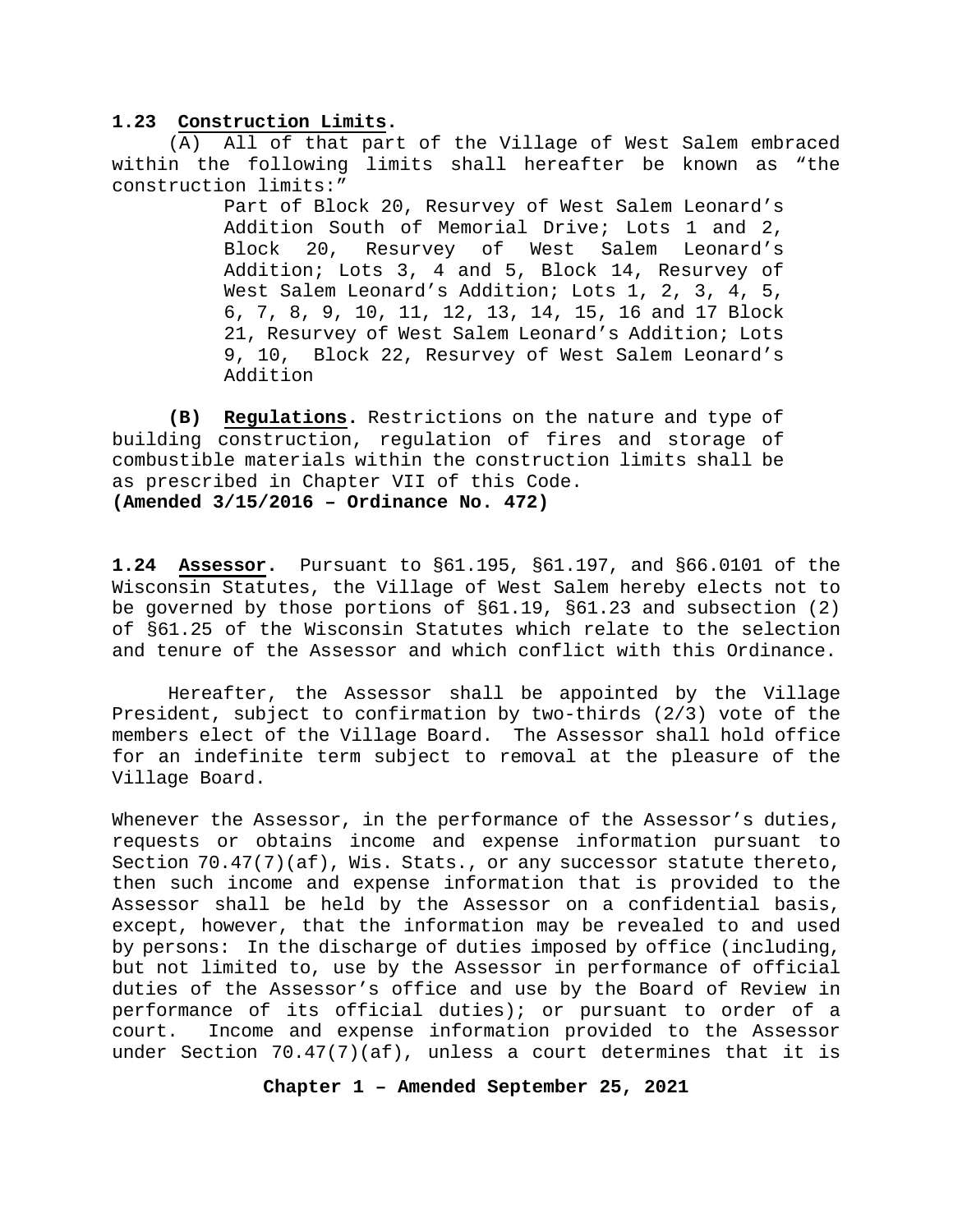inaccurate, is per Section 70.47(7)(af), not subject to the right of inspection and copying under Section 19.35(1), Wis. Stats.

**SEVERABILITY.** The several sections of this Ordinance are declared to be severable. If any section or portion thereof shall be declared by a court of competent jurisdiction to be invalid, unlawful, or unenforceable, such decision shall apply only to the specific section portion thereof directly specified in the decision, and shall not affect the validity of any other provisions, sections, or portions thereof of the Ordinance. The remainder of the Ordinance shall remain in full force and effect.

Any other Ordinances whose terms are in conflict with the provisions of this Ordinance are hereby repealed as to those terms that conflict.

#### <span id="page-23-0"></span>**1.25 Village Constable Position Abolished.**

(A) The Village of West Salem, Wisconsin, elects by Charter Ordinance that Wisconsin Statutes §61.19 providing for choosing a constable at spring elections in odd numbered years shall not apply to the Village of West Salem, Wisconsin, by virtue of the rights of election under Wisconsin's Charter Ordinance law as set forth in §66.0101.

(B) Effective at the spring election in 1977, no constable will be elected for the Village of West Salem, and the present constable's position shall expire at the end of his present term, but not effective until sixty (60) days after publication.

#### <span id="page-23-1"></span>**1.26 West Salem Fire Protection District.**

 **Fire District Creation**. Pursuant to the authority granted by Sec. 61.34 and 61.65 of the Wisconsin Statutes and Article XI, Sec. 3 of the Wisconsin Constitution, the Village of West Salem is authorized to provide fire protection services for the benefit of Village properties and other properties by creation of a joint fire district with the Town of Barre and the Town of Hamilton in the form and under the provisions of the terms of the Second Amended West Salem Fire Protection Agreement of and entered into between said municipalities, the terms of which are incorporated herein by reference, along with any written amendments thereto which are authorized at a later date by resolution of the Village Board of the Village of West Salem.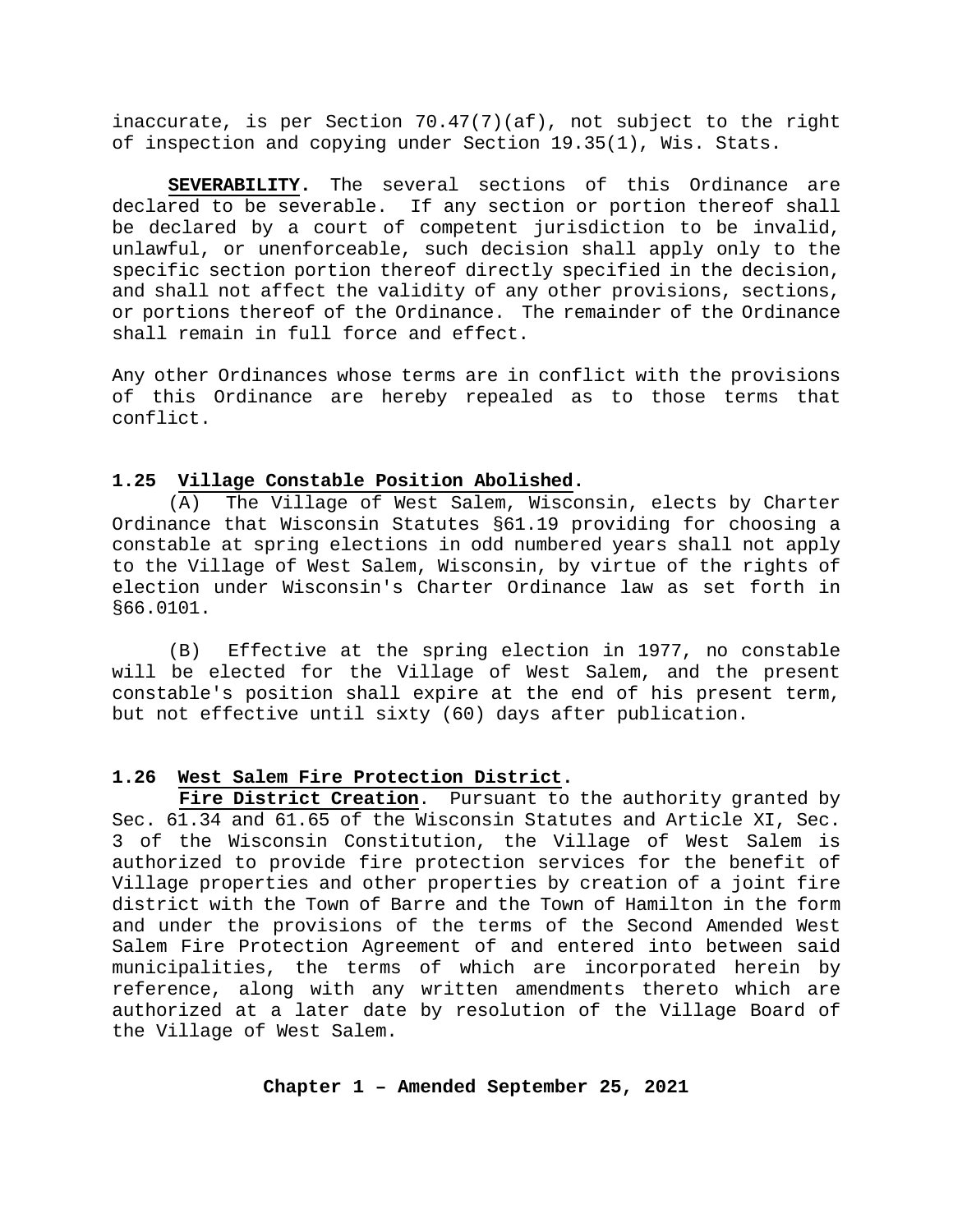#### <span id="page-24-0"></span>**1.27 Joint Municipal Court.**

**(A) Established.** Pursuant to Chapter 755 Wisconsin Statutes, there is hereby created and established a municipal court designated "Joint Municipal Court" for the City of Onalaska, the Town of Campbell, the Town of Holland, the Town of Shelby, the Village of Bangor, Village of Holmen, Village of Rockland, and the Village of West Salem (hereinafter referred to individually as "Member Municipality" and collectively referred to as "Member Municipalities").

**(B) Municipal Court Committee**. There is hereby created a "Municipal Court Committee". The Municipal Court Committee shall be comprised of one (1) representative of each Member Municipality who shall be appointed by the Mayor, President, or Chair of the Member Municipality, subject to confirmation by the respective governing body, and, in addition, one (1) member who shall be a Police Chief of a Member Municipality. The Chief's position shall be replaced on a yearly basis by means of rotation among the<br>chiefs. Chiefs will rotate as follows: Onalaska, Campbell, Chiefs will rotate as follows: Onalaska, Campbell,<br>angor, Holmen, and West Salem. In the event a Member Shelby, Bangor, Holmen, and West Salem. Municipality not listed above has a Police Chief, it shall be added to the rotation. In order to assure participation and continuity of representation, each Member Municipality may appoint an alternate representative who shall act on Committee matters in the absence of the representative. The term for each Member absence of the representative. Municipality representative, other than chief, shall be for two (2) years.

**(C) Creation and Qualification of the Position of Municipal**  Pursuant to Chapter 755, Wis. Stats., the office of Municipal Judge is hereby created. Eligibility for the office of Municipal Judge shall be as follows: To be eligible for the office of Municipal Judge, a person must be a qualified elector of a Member Municipality.

**(D) Election and Term of Municipal Judge**. The position of the Municipal Judge shall be by election. shall be elected at large commencing at the Spring Election, for a four (4) year term, commencing May 1 succeeding his or her election. Electors of the Member Municipalities shall be eligible to vote for the Municipal Judge of the Joint Municipal Court.

**(E) Creation of the Position of Clerk of the Municipal Court**. Pursuant to Chapter 755, Wis. Stats., the office of the Clerk of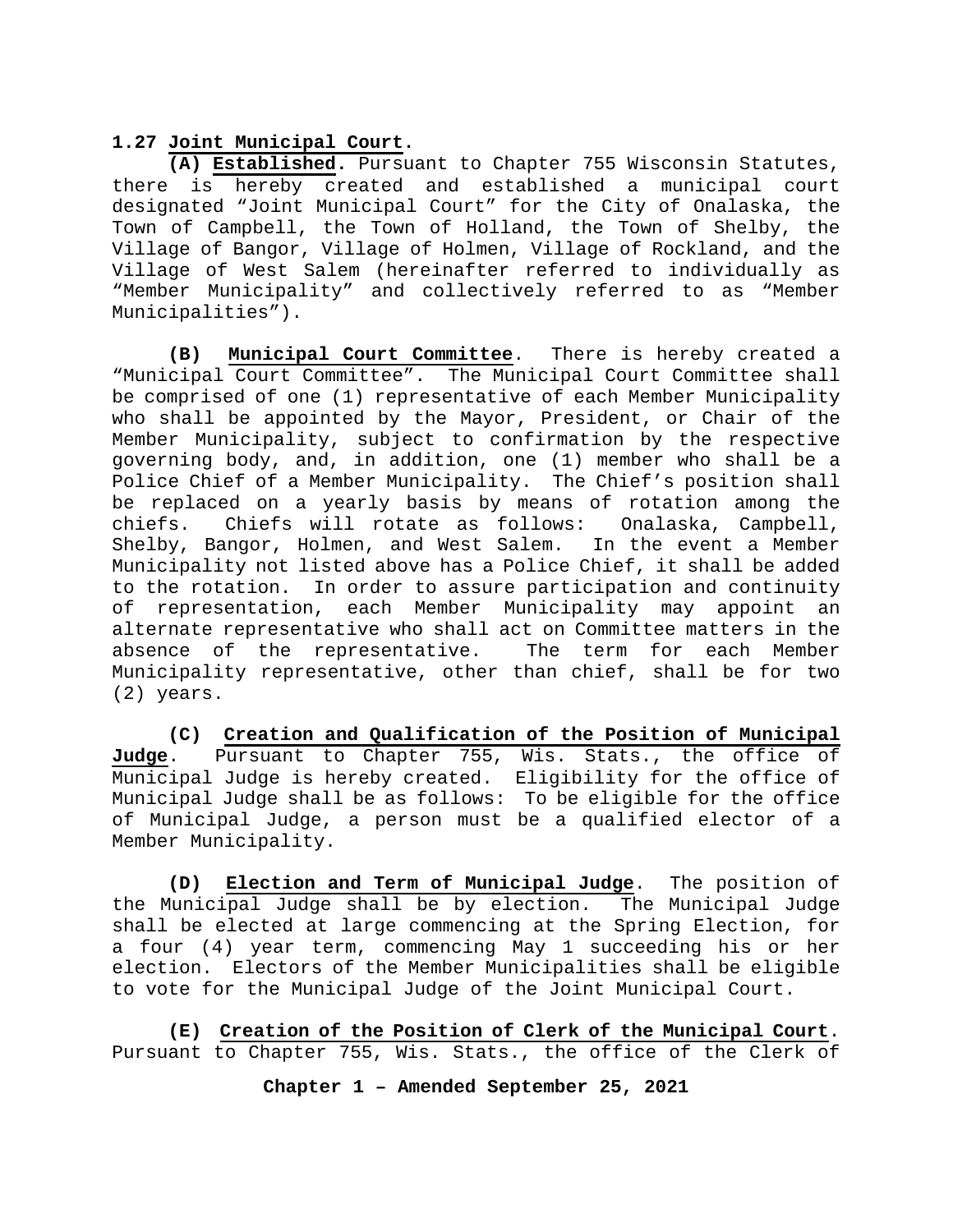the Joint Municipal Court is hereby created. Said Clerk shall take the position upon hire by the City of Onalaska and written appointment by the Municipal Judge. One (1) member of the Joint Municipal Court Committee, selected by the Chair, shall participate in the interviews for the hiring of the Municipal Court Clerk. Training and compensation of said Clerk shall be as determined by the City of Onalaska after consideration of any recommendation by the Municipal Court Committee.

**(F) Salary of Municipal Judge**. The Municipal Judge shall receive a fixed salary and Municipal Judge's training pursuant to Section 755.18, Wis. Stats., the salary of which shall be determined by the City of Onalaska after consideration of the Municipal Court Committee, subject to Section 755.04, Wis. Stats., and which shall be in lieu of fees and costs. The salary may be increased for a new term prior to the beginning of the term of the judge or for the second year of the term of the judge, but shall not be decreased during the term of the judge. The salary shall be paid in monthly installments. No salary shall be paid to the Municipal Judge for any time during his or her term for which he or she has not executed and filed the official bond and oath as required by Subsection (G) of this Section.

**(G) Bond and Oath of Municipal Judge**. The Municipal Judge shall, after election to fill a vacancy, take and file the official oath as prescribed in Section 755.03, Wis. Stats., with the City Clerk of the City of Onalaska. In lieu of an official bond, the Member Municipalities shall collectively maintain the Municipal Court Judge on a dishonesty insurance policy or other appropriate policy that covers the Municipal Court Judge and a copy of the policy shall be provided yearly to the Joint Municipal Court Committee.

**(H) Bond and Oath of Municipal Court Clerk**. The Municipal Court Clerk shall, before entering upon the duties of the office, take and file the official oath as prescribed in Section 19.01, Wis. Stats., with the City Clerk of the City of Onalaska. The City of Onalaska shall provide a copy of the sworn oath to the other Member Municipalities.

**(I) Jurisdiction of Municipal Judge**. The Municipal Judge shall have jurisdiction as provided in Article VII, Sections 755.045 and 755.05, Wis. Stats., and as otherwise provided by State Law. In addition, it shall have exclusive jurisdiction over actions in the municipalities that are parties to the agreement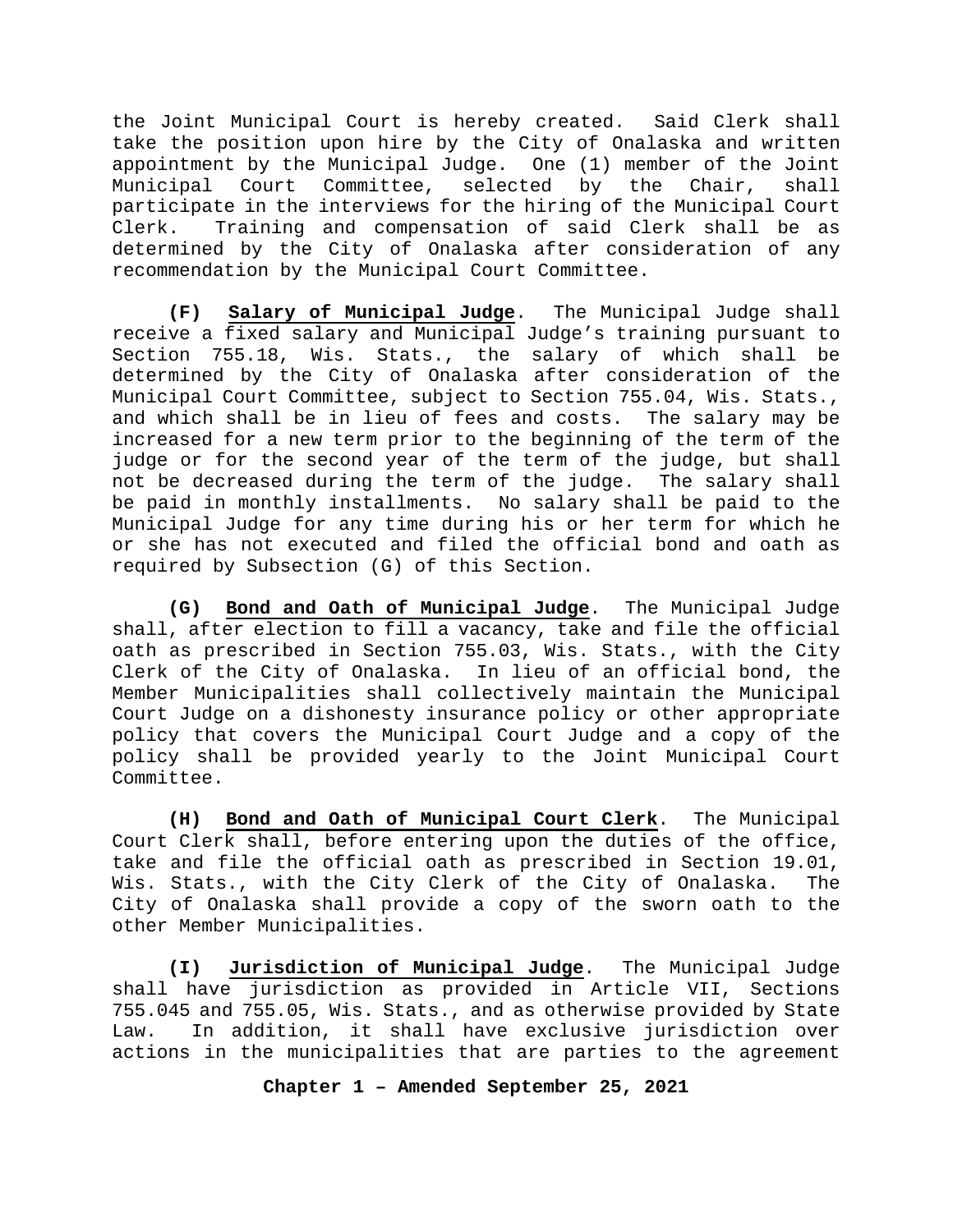and seeking to impose forfeitures for violations of municipal ordinances, resolutions, and by-laws.

# **(J) Joint Municipal Court**.

**(1) Location.** The Joint Municipal Court's location shall be the City of Onalaska City Hall. The time(s) of the Municipal Court shall be determined by the Municipal Judge and the Municipal Court Committee.

**(2) Vacancies.** If the Municipal Judge is temporarily absent, sick, or disabled, the provisions of 800.06(1), Wis. Stats., shall apply, and if the Municipal Judge becomes incompetent, unable or fails to act, or in the event of a vacancy, the provisions of Section 800.06(2), Wis.<br>Stats., shall apply. Any substitute Municipal Judge Stats., shall apply. Any substitute Municipal Judge designated or assigned hereunder shall be compensated as authorized by Wis. Stat. Section 800.065(3).<br>(3) The Municipal Judge shall satisfy

**(3)** The Municipal Judge shall satisfy all continuing education requirements for Municipal Judges.

**(4)** Upon the proper and timely written request for substitution of the Municipal Judge, the provisions of Section 800.05, Wis. Stats., shall apply.

**(5)** The procedures of the Joint Municipal Court shall be in accordance with the applicable Wisconsin Statutes, this Ordinance, and the Joint Municipal Court Agreement entered into between the Member Municipalities. The Joint Municipal Court shall abide by the Wisconsin Rules of Evidence and shall abide by the Uniform State Traffic Deposit Schedule. In nontraffic matters, each Member Municipality shall draft a bond schedule, which shall become effective upon approval by the Member Municipality's governing body. No bond shall exceed the maximum penalty that could be imposed for the Ordinance violation.

### **(K) Fees and Costs**.

**(1)** The Municipal Judge may impose punishment and sentences as provided by Chapters 800 and 938 Wis. Stats., and as provided in the Ordinances of the Member Municipalities that are parties to the agreement. The Treasurer of the City of Onalaska and the Municipal Court Clerk certifies the monthly accounting with the State of Wisconsin. Such reports are available by request to each Member Municipality.

**(2)** The Municipal Judge shall collect a fee for Court Costs on each separate matter, whether it is on default of appearance, a plea of guilty or no contest, on issuance of a warrant or summons or the action is tried as a contested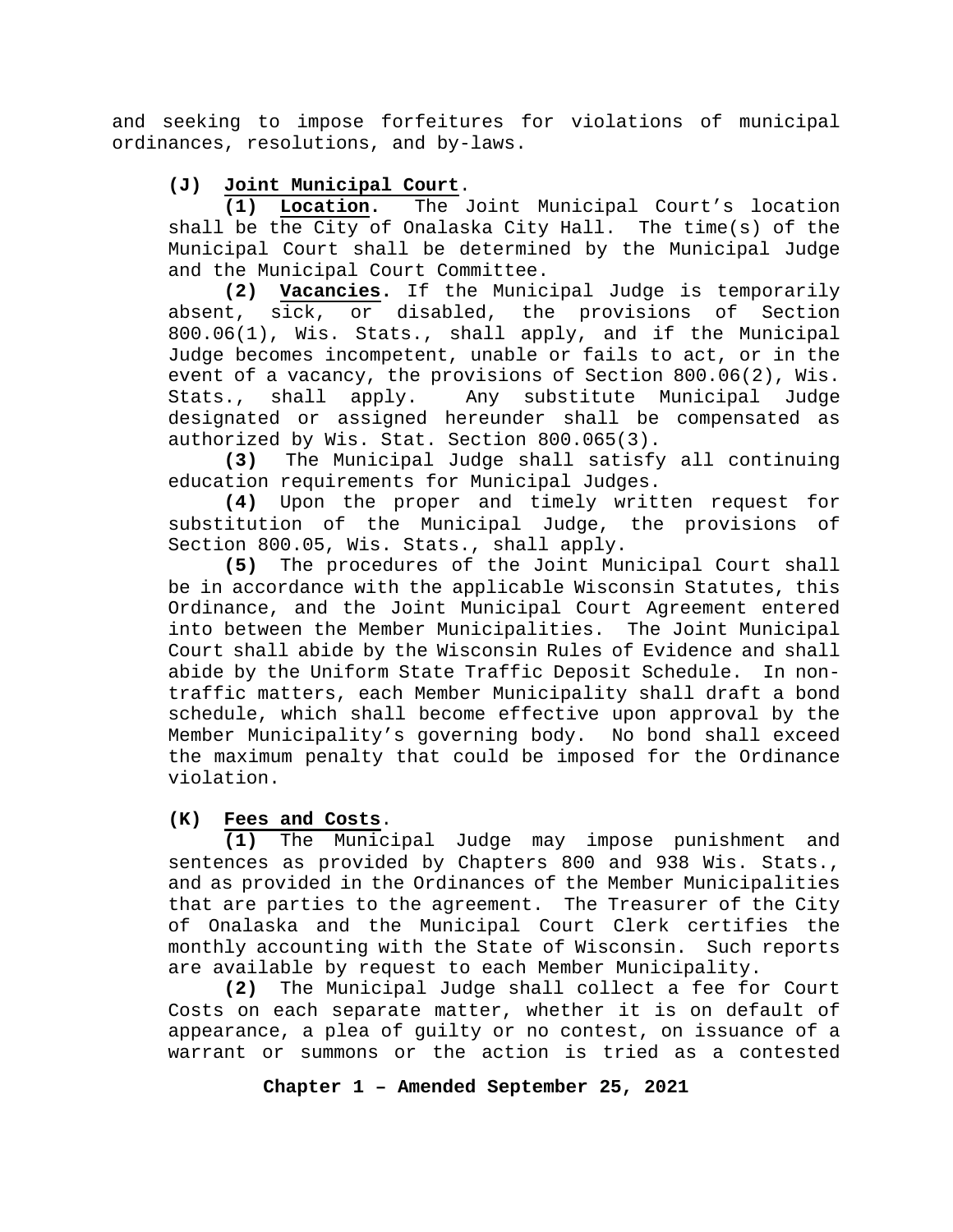matter. For the purposes of this Section, the "Court Costs" for matters adjudicated by the Joint Municipal Court shall be at the maximum rate allowed pursuant to Wis. Stat. Sec. 814.65, or its successor re replacement.

**(L) Withdrawal from Joint Municipal Court**. Any Member Municipality may withdraw from the agreement by giving notice in writing to the Municipal Court Committee no later than September 30 of any year. Upon giving such notice, the Member Municipality's participation in the Joint Municipal Court shall terminate on December 31 of said year.

**(M) Statutes Adopted by Reference**. Chapters 755 and 800, Wis. Stats., as may be amended, are hereby adopted by reference.

**(N) Contempt of Court.** The Municipal Judge, after affording an opportunity to the person accused to be heard in defense, may impose a sanction authorized under Section 800.12, Wis. Stats., and may impose a forfeiture therefor not to exceed Two Hundred (\$200.00) Dollars or upon nonpayment of the forfeiture and the assessments thereon, a jail sentence not to exceed seven (7) days. **(1.27 Updated by Ord. 491 on 8/20/2019)**

<span id="page-27-0"></span>**1.28 Return Check Charge**. If a personal or business check tendered to make payment to the Village is not paid by the bank on which it is drawn, the person by whom the check has been tendered shall remain liable for the payment of the amount for which the check was tendered and for a charge as set forth in Appendix "A" Fee Schedule intended to reimburse the Village for its reasonable costs and expenses incurred. In addition, the officer to whom the check was tendered may, if he or she believes a crime has been committed, provide any information or evidence relating to the crime to the Chief of Police. Said return check charge may be amended from time to time by Resolution of the Village Board.

#### <span id="page-27-1"></span>**1.29 Law Enforcement Disciplinary Committee.**

**(A) Applicability.** All rules contained in the Village Code of Ordinances apply to the Law Enforcement Disciplinary Committee (LEDC) except where inconsistent with the rules enumerated in this subsection. The LEDC is separate and distinct from the Law Enforcement Committee (LEC).

(1) Purpose of Law Enforcement Disciplinary Committee.<br>LEDC shall serve as a committee that meets the The LEDC shall serve as a committee that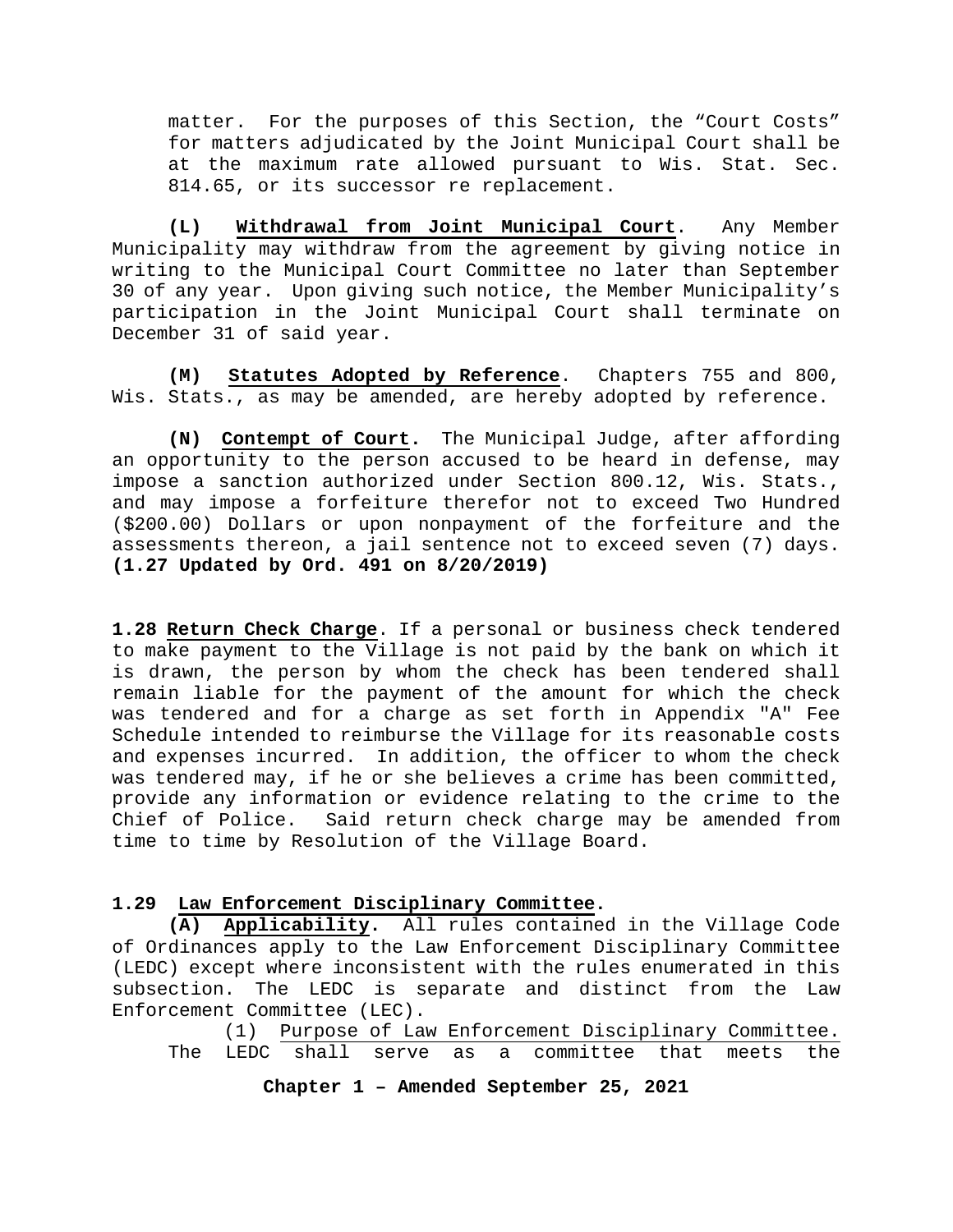requirements set forth in Wisconsin State Statute 61.65(1)(am). The LEDC shall review all matters that may<br>result in the suspension, reduction, suspension and result in the suspension, reduction, suspension and reduction, or removal of the police chief or other enforcement officer that is not probationary and for whom there is no valid and enforceable contract of employment or collective bargaining agreement which provides for a fair review prior to that suspension, reduction, suspension and reduction, or removal.

(2) Appointment and Term. The LEDC shall consist of three (3) members, none of whom may be a Village Trustee or other elected or appointed official of the Village, or a Village employee. Initially, one (1) member shall be appointed for a one-year term, one (1) for a two-year term, and one (1) for a three-year term. Thereafter, appointments or reappointments shall be for three-year terms. Appointments shall be made in April of each year.<br>(3) Committee Meetings and Reports.

Committee Meetings and Reports.<br>(a) Election and Duties of Ch

Election and Duties of Chairperson. At its initial meeting, and annually thereafter as provided herein, the LEDC shall elect a Chairperson. The Chairperson shall call and preside at all meetings of the LEDC.

(b) Annual Meeting. There shall be an annual meeting of the LEDC to be held after the Village Board has made annual appointments or reappointments, but before the last day of July. The Chairperson shall call the meeting and specify the date, time, and location for the meeting. The Chairperson shall be elected, and other relevant general business transacted, at the annual meeting.

(c) Special Meetings. A special meeting of the LEDC may be called by the Chairperson, the Village President, two (2) Village Board members or upon the written direction of at least two (2) members of the LEDC.

(d) <u>Notice of Meetings</u>. The person calling the<br>ng of the LEDC shall advise the Village meeting of the LEDC shall advise the Village Administrator of the nature of the meeting, the agenda, and the time and location for the meeting. The Village Administrator shall provide notice of the meeting in accordance with Wisconsin's Open Meeting Laws and Village Ordinances.

(e) General Rules and Procedures. The LEDC shall develop a review process that is both consistent with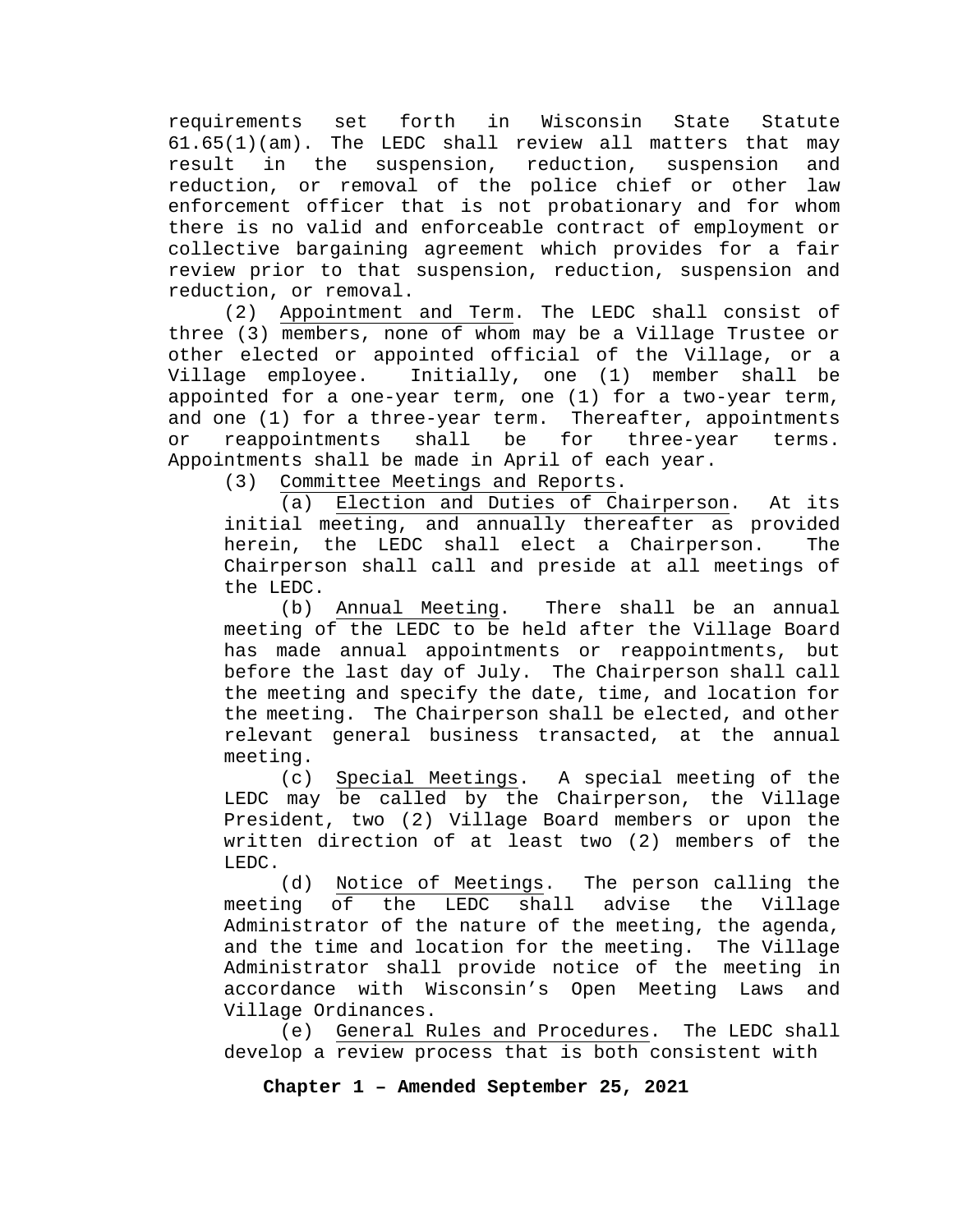Wisconsin Statutes and designed to meet the need of the particular matter referred to the LEDC. General rules and procedures governing the review process may be set forth in writing.<br>(f) Communi

Communications with Village Board. The LEDC shall keep the Village Board adequately and appropriately apprised of the status of any matters before the LEDC.

#### **(B) LEDC Rules and Procedures.**

(1) Duties and Responsibilities. The LEDC shall have the following duties and responsibilities:

(a) LEDC Disciplinary Action. The LEDC shall have the ultimate right to suspend, reduce, suspend and reduce, or remove the Police Chief and/or any other police officer who is not probationary and for whom there is no valid and enforceable contract of employment or collective bargaining agreement which provides for a fair review prior to that suspension, reduction, suspension and reduction, or removal. For the purposes of these Procedures, the terms "discipline" or "disciplinary action" shall be limited to suspension, reduction, suspension and reduction, or removal.

(b) LEC Disciplinary Action. Disciplinary actions regarding a Police Chief whom the LEDC does not have such power shall be made on the recommendation of the Law Enforcement Committee (LEC) by the Village Board. Disciplinary actions regarding police officers whom the LEDC does not have such power shall be made on the recommendation of the Police Chief by the Law recommendation of Enforcement Committee (LEC).

(c) Review by the LEDC shall be initiated as follows:

(i) Charges regarding the police chief and/or any police officer may be initiated by, or filed by the Chief of Police, a member of the LEDC, the LEDC as a body, a member of the Village Board or any aggrieved person, with the Chairperson of the LEDC.

(ii) All such charges shall then be directed<br>the Village Administrator. The Village to the Village Administrator. Administrator shall forward the charge for action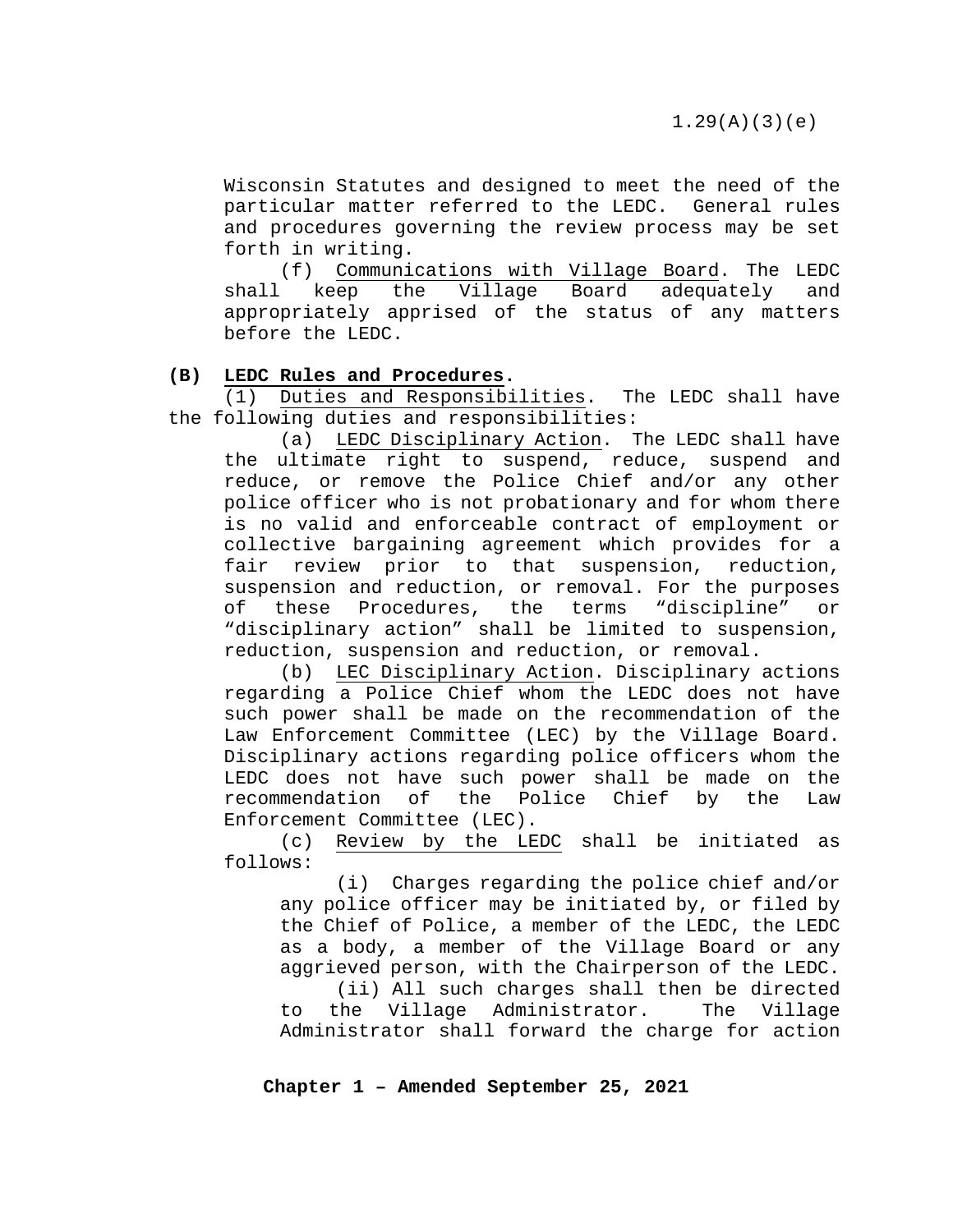to the Chief of Police, who shall act as Investigating Official (IO).

If the Chief is implicated in the charge, or it seems likely to the Village Administrator that the Chief might become involved during the investigation that will follow, the Village Administrator shall serve as IO.

(iv) The IO shall notify the officer against whom the complaint was filed ("the charged party") of the complaint and request that an explanation be provided within a reasonable period of time.

(v) The IO can request participation of other agencies (e.g., the Sheriff; another police force; the Village Attorney; or outside counsel) to assist in an investigation as required.

(vi) All charges will receive, at minimum, an investigation by the IO and a review at the next higher level. If the Chief acts as IO, the Village Administrator shall review the findings. If the Village Administrator acts as IO, the LEDC shall review the findings.<br>(vii) The IO

shall complete his/her preliminary review of the complaint by considering the charged party's response, if such response is timely provided.

(d) Following the review by the IO, the charges shall be directed to the LEDC (if not already acting as reviewer). Actions passed to the LEDC shall include, at minimum, the following:<br>(i) The initial

complaint, including identification of the complainant;

(ii) Findings of the IO; and<br>(iii) Preliminary conclu

Preliminary conclusions reached by the IO/reviewer.

(e) Although, in most cases, preliminary investigation and review by the Chief of Police/Village Administrator is preferred, the Chief of Police/Village Administrator may also refer charges directly to the LEDC if the President deems such referral to be necessary and in the Village's best interest.

(f) Although the Village prefers to have the LEDC complete its review prior to taking any disciplinary action, the LEDC may suspend the Police Chief or a police officer, or the Police Chief may suspend an officer,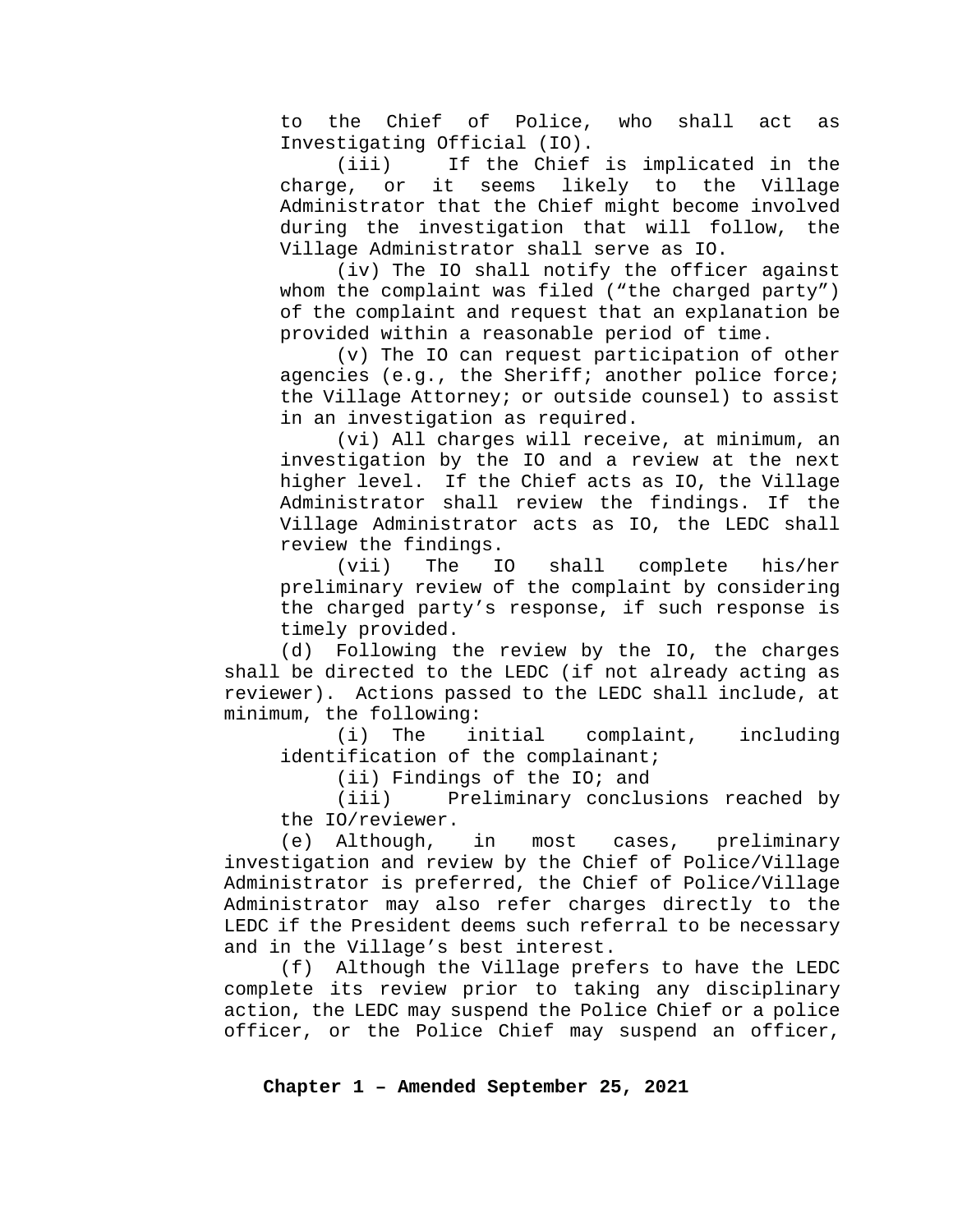pending review for just cause. Neither the Police Chief nor any police officer shall

be deprived of compensation during suspension pending disposition of the charges.<br>(q) Review of Actions

Review of Actions Taken by Police Chief.

(i) Not withstanding the LEDC's exclusive right to discipline a police officer, the Police Chief shall retain the right to suspend police officers for just cause. In all such cases, the Police Chief shall immediately file a report with<br>the Chairperson of the LEDC. The report shall the Chairperson of the LEDC. detail the charges and the just cause rationale for the suspension.

(ii) At the request of the charged police officer, and if such request is made in writing to the Chairperson of the LEDC, the LEDC shall conduct a hearing regarding the suspension. In such cases, the Police Chief shall be required to file charges with the LEDC upon which the suspension was based and shall act as the complainant.

#### **(C) LEDC Review Procedures.**

(1) If the LEDC determines that charges do not reasonably inform the accused of the general charge against him or her and the facts supporting the charge, the LEDC shall dismiss the charges against the accused and serve a copy of the dismissal on the charged party and the complainant. No further action need be taken by the LEDC.<br>(2) Pre-Hearing Conference. If the LEDC does not

 $(2)$  Pre-Hearing Conference. dismiss the charge pursuant to the preceding paragraph, the Village Administrator shall schedule a pre-hearing conference at least fifteen (15) working days before the hearing. The Village, the charged party, and the complainant shall be notified in writing of the pre-hearing conference and may attend and be represented at the pre-hearing conference. The following matters shall occur at the pre-hearing conference:

(a) Determination of whether the matter, or any portion thereof, can be resolved without the necessity of a full evidentiary hearing.

(b) If an evidentiary hearing is necessary, the parties shall exchange the following within ten (10) working days after pre-hearing conference:

Complete witness lists;

Any prior written or recorded statements or reports of witnesses; and,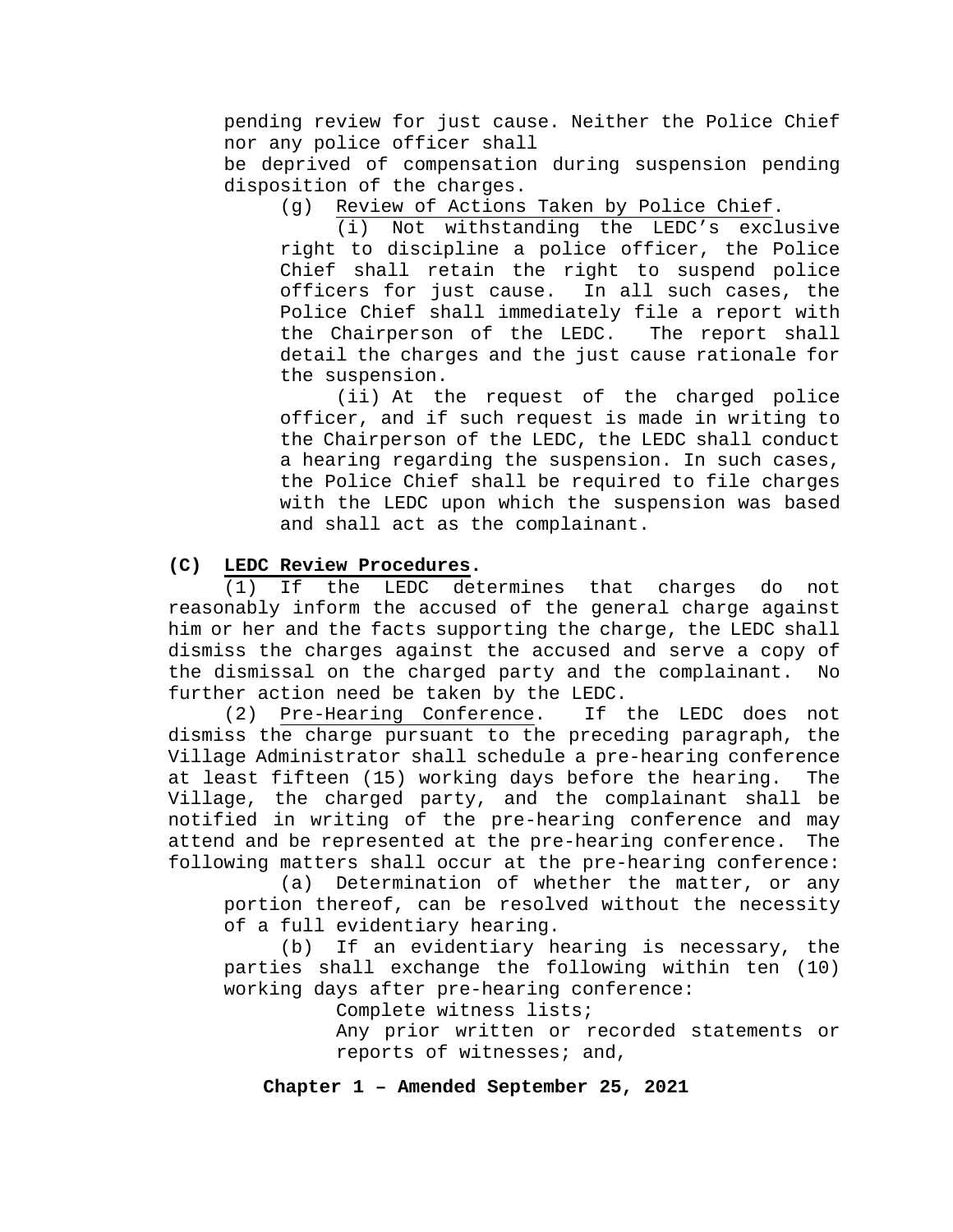Exhibits and exhibit lists.

(c) Witnesses not on the witness list shall not be permitted to testify at the hearing, unless both parties agree to the witness and/or the parties and the LEDC agree to reschedule the hearing. Exhibits not on the exhibit list shall not be admitted as evidence, unless both parties agree to its admission or the LEDC determines that the party presenting the exhibit has demonstrated a satisfactory reason for failing to timely exchange the same.<br>(3) Hearing. The

Hearing. The Village Administrator shall schedule the hearing. All hearings shall have a court reporter present taking down the proceeding. The Village, the charged party, and the complainant shall be notified in writing of the hearing, may attend the hearing as provided by law and may be represented by counsel.

(a) The charged party and the complainant may compel the attendance of witnesses by subpoenas which shall be issued by the Chairperson of the LEDC.

(b) The Chairperson of the LEDC shall conduct the hearing. The hearing shall be conducted in accordance with Wis. Stats. 19.85(1)(b) with regard to the open or closed nature of the hearing and required notices, as appropriate.

(c) The order at the hearing shall be as follows:

(i) Statement of the initial determination by the Chairperson of the LEDC. Complete witness lists;

(ii) Opening statements, if any, by both the complainant and the charged party.<br>(iii) Presentation of

(iii) Presentation of testimony and<br>introduction of evidence by complainant to evidence by complainant to substantiate the complaint.<br>(iv) Cross examinati

examination of complainant's witnesses by the charged party.

(v) One additional opportunity for redirect questioning by the complainant.

(vi) One additional opportunity for redirect questioning by the charged party.

(vii) Presentation of testimony and introduction of evidence by charged party to refute the complaint.

(viii) Cross examination of charged party's witnesses by the complainant.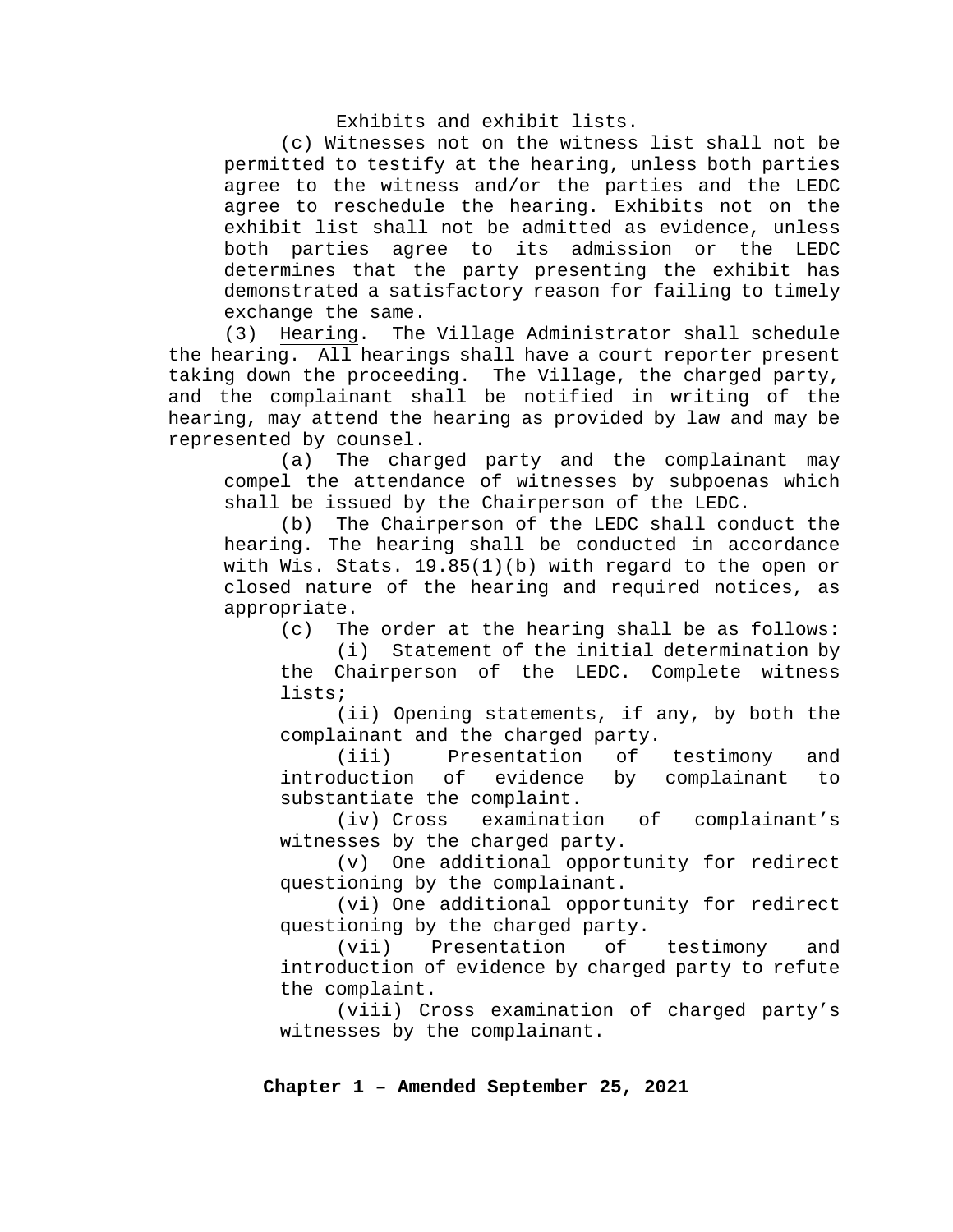(ix) One additional opportunity for redirect questioning by the charged party.

(x) One additional opportunity for redirect questioning by the complainant.

(xi) One opportunity for each side to present rebuttal evidence to rebut any evidence presented by the opposing side.

(xii) Closing arguments by complainant and charged party.

(xii) At the request of the parties or the LEDC, and in the discretion of the LEDC, written briefs shall be filed prior to disciplinary action.

(4) Disciplinary Action Following Hearing. The LEDC may take disciplinary action if there is just cause to sustain the complaint under the standards set forth in Wis. Stats. 62.13(5)(em), as may be amended, or as otherwise permitted by law. The current statutes indicate that just cause for discipline exists if:<br>(a) The Po

The Police Chief or police officer could reasonably be expected to have had knowledge of the probable consequences of the alleged conduct.

(b) The rule or order that the Police Chief or police officer allegedly violated is reasonable.

(c) The Police Chief, before filing the charge against the police officer, made a reasonable effort to discover whether the subordinate did in fact violate a rule or order (where applicable).

(d) The effort described under subparagraph (C) above was fair and objective (where applicable).

(e) The Police Chief discovered substantial evidence that the police officer violated the rule or order as described in charges filed in the report made against the police officer (where applicable).

(f) The Police Chief is applying the rule or order fairly and without discrimination against the police officer (where applicable).

(g) The proposed discipline reasonably relates to the seriousness of the alleged violation(s) and to the Police Chief's/police officer's record of service with the police department.

(5) Following consideration of the evidence presented at the hearing, the standards set forth above and briefs, if any, the LEDC shall prepare within three (3) days of the conclusion of the hearing and file the same with the Secretary of the Committee and provide notice and a copy to the Police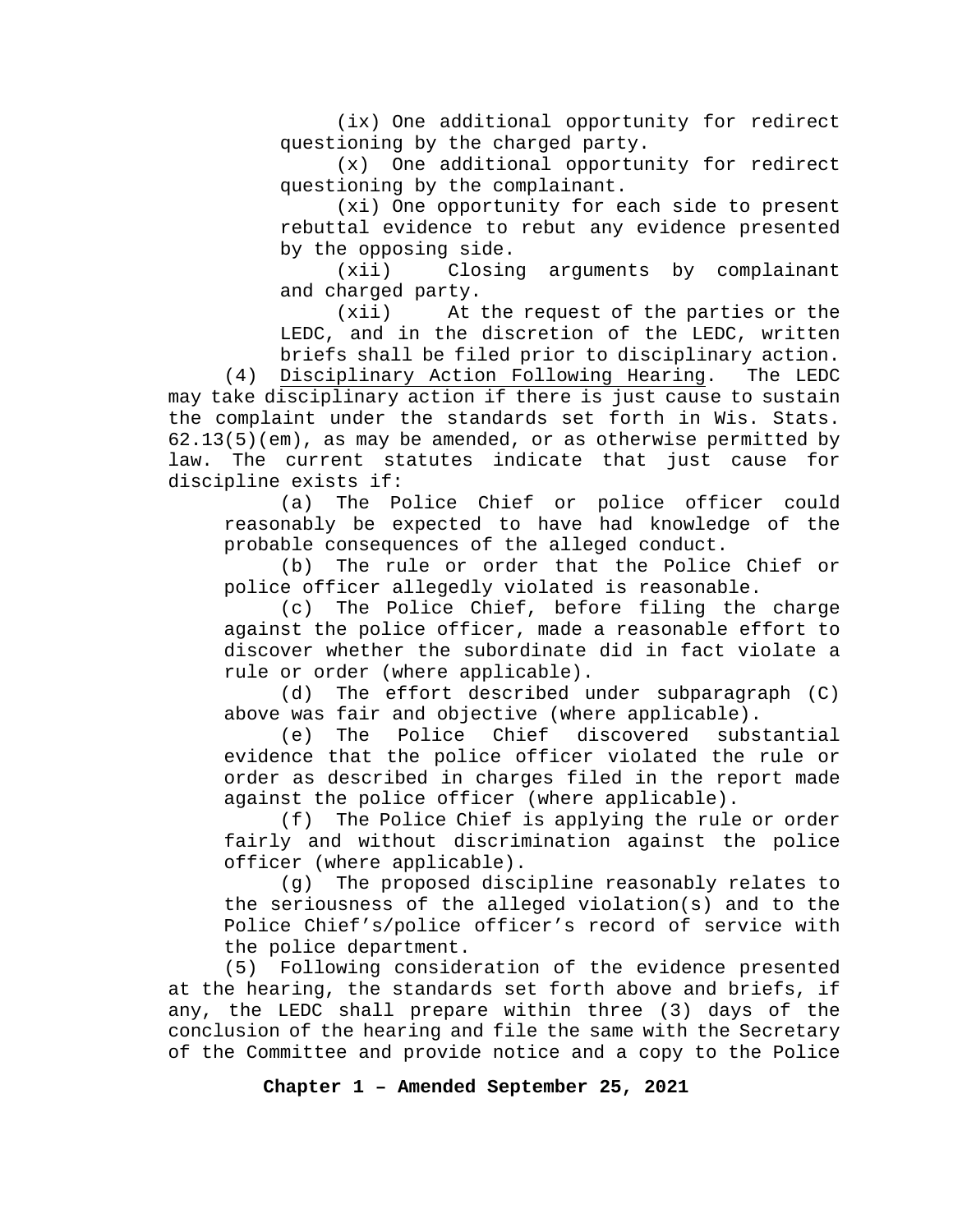Chief or Officer, written findings of fact and conclusions<br>and shall order, in writing, disciplinary action as and shall order, in writing, disciplinary action appropriate. As determined by the LEDC, such disciplinary action may be taken immediately following the close of the hearing, following deliberation in closed or open session (with appropriate notice), or following consideration of any briefs to be provided.

(6) If the LEDC determines that a suspension imposed prior to the hearing is not sustained by evidence presented by the hearing, the charged party shall be immediately reinstated.

**(D) Appeals.** Any person disciplined by the LEDC may appeal from the written order of the LEDC to the Circuit Court by submitting written notice of appeal within ten (10) calendar days after the order is filed with the Village and served on the charged party.

**(E) Notices.** A copy of the charges shall be served upon the person charged in the manner prescribed for service of a summons (see Wis. Stats. 801.10, 801.11 and 801.13). Thereafter, notices shall be given in accordance with the standards for service and filing of pleading and other papers, as provided in Wis Stats. 801.14. Time shall be calculated as provided in Wis. Stats. 801.15.

(1) All required notices to the LEDC and/or the Village shall be made to both the Village Administrator and the Village Attorney.

(2) All required notices to the Police Chief and/or police officers shall be made to the last known address in the employee's personal records or to the counsel of record.

(3) All required notices to the complainant shall be made to the complainant's last known address or to counsel of record.

### **(F) Costs Associated with the LEDC.**

(1) The cost associated with the LEDC shall be allocated to and paid from the Police Department budget. These costs shall include the costs of convening the LEDC (per diems to members, if any, expenses of LEDC secretary, court reporter costs, and publication/service of notices) and legal costs (costs associated with preparing and revising the LEDC Procedures, advising, and representing the Village on a matter that has been referred to the LEDC, and retaining special counsel for the LEDC, where the LEDC deems such counsel desirable or necessary)